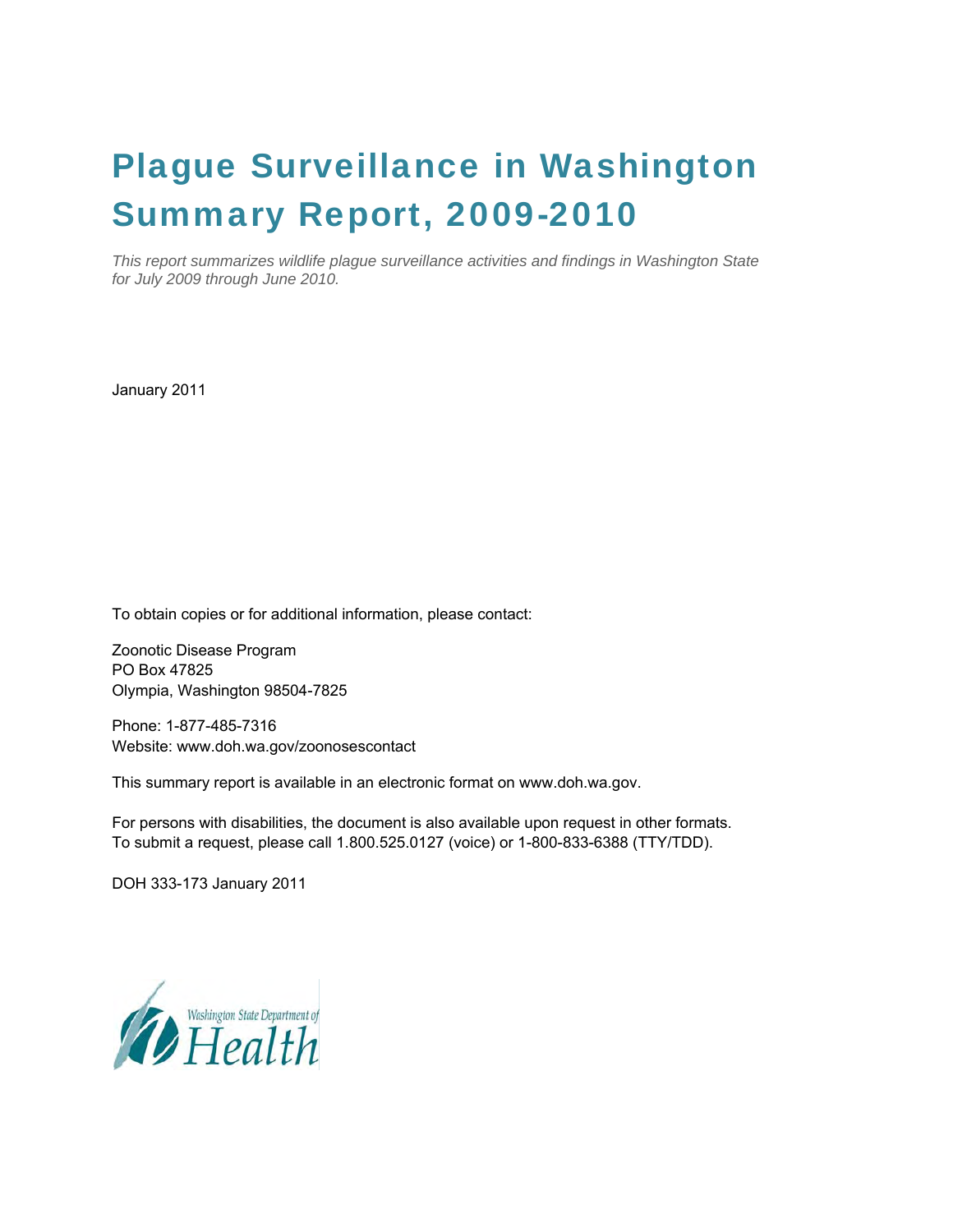## **Plague Surveillance in Washington - Summary Report, 2009-2010**

## **Background**

Plague is systemic bacterial infection of rodents caused by *Yersinia pestis*. It is typically transmitted to humans and other animals through bites by infected fleas or handling infected animals with the resulting entry of *Y. pestis* into cuts or abrasions. In humans, the disease can cause illness and death when not promptly treated.

Human plague infections average 5 to 15 cases each year in the western United States. About 1 in 7 of those infected die from the disease. Occurrences are mostly scattered and occur primarily in rural to semi-rural areas. Human plague is mostly concentrated in states: Arizona, Colorado, Nevada, New Mexico, and Oregon. Occasionally, human plague occurs in other western states including Montana, Idaho, Wyoming, Texas, and Washington.

Washington's reported history of human plague began in 1907, when three (possibly seven) people died in Seattle. Since then, only one human case has been reported. This case occurred in Yakima County in 1984, and involved an animal trapper. The trapper most likely acquired the disease after cutting himself while skinning an infected bobcat. With prompt medical attention, the trapper recovered without incident.

### Surveillance Activity and Findings

The Washington State Department of Health collaborates with the US Centers for Disease Control and Prevention to conduct serologic survey of wildlife, primarily carnivores that fed upon rodents, to monitor plague prevalence in the state. Surveillance enables the Washington State Department of Health to alert local health departments to initiate and focus control and prevention efforts in communities where elevated plague activity is detected in local wildlife. It allows for timely health advisories to health care providers and veterinarians to be vigilant for signs of the disease, and to local residents about the risk and prevention of human plague.

During 2009-2010 wildlife plague surveillance season, 325 specimens from Washington State were submitted to the US Centers for Disease Control and Prevention for plague serology analysis. A typical plague surveillance season runs July through June which corresponds with trapping season. The majority (267) of these specimens was submitted by the Yakama Nation Wildlife Department and 58 specimens submitted by the Washington State Department of Fish & Wildlife nuisance trappers. Wildlife sampled

include 267 coyotes collected from Yakima County, as well as 23 skunks, 10 deer mice, 9 raccoons, 7 voles, 5 shrews, 2 beavers, and 2 opossums collected from Benton, Clallam, Lewis, Klickitat, Pacific, and Skamania counties. Table1 provides a breakout of the number of specimens collected by county. All serology test results were negative for antibodies against the bacterium, *Y. pestis* that causes plague.

Figure 1 shows the distribution of animals tested for plague by county for the 2009- 2010 surveillance season. Additional details of wildlife plague surveillance

#### **Figure 1. Distribution of animals tested for plague by county, Washington, July 2009 - June 2010**

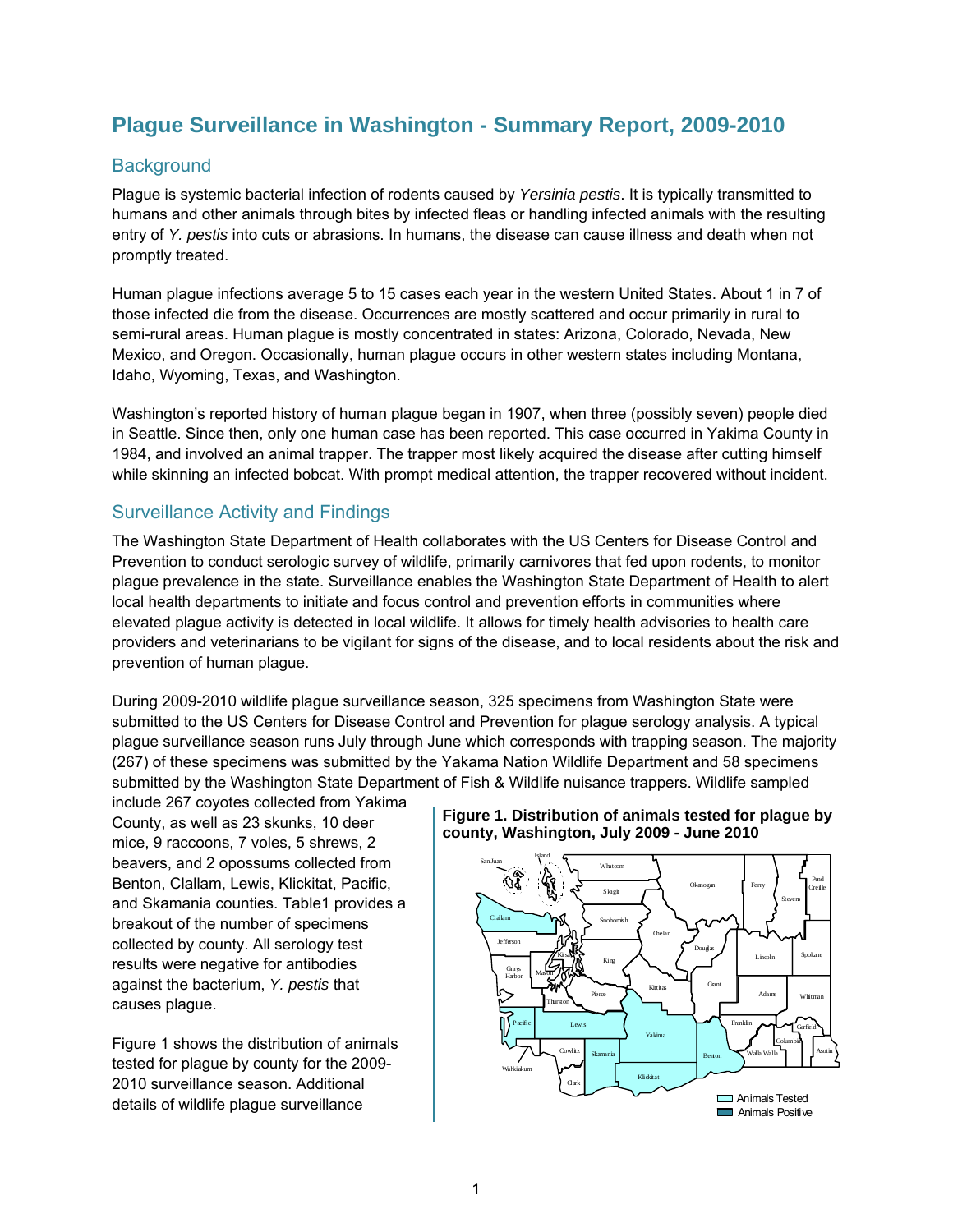activities and findings for the season are presented in Appendix 1. This includes information on the particular specimen such as collection date, approximate vicinity of animal, species, and serology test results.

Since 1975, 24 seasons of wildlife plague surveillance have been conducted in Washington. State coverage of plague surveillance depends largely upon participating surveillance partners and their collections; therefore coverage has fluctuated over the years. Historically, the majority of specimens have been collected from animals in eastern Washington.

Figure 2 shows the distribution of animals tested and those that tested positive for plague by county from July 1975 through June 2010. With the exception of San Juan County, specimens have been collected from animals in each county of the state. Plague activity has been detected in 22 of the 38 counties. While the majority of plague activity has occurred in eastern counties (17), positive plague specimens

have also been detected in western counties (5) including Jefferson, Pacific, Lewis, Thurston, and Whatcom. The most recent detection occurred in 2002 when two coyotes tested positive from Grant County.

Table 1 and Table 2 summarize plague surveillance activity, July 1975 through June 2010. Respectively, the tables present a comparison of the number of specimens tested and positive by county and by surveillance season. Overall, 226 (3 percent) of 7,466 specimens have tested positive for antibodies against *Y. pestis.* 

The prevalence of plague among wildlife is relatively low in both eastern and western





Washington. Long-term wildlife plague surveillance indicates that approximately three percent of wild carnivores fed upon plague-infected rodents, and that naturally occurring plague is endemic throughout Washington.

For a historical overview of plague and summary of wildlife plague surveillance in our state, see *Plague Surveillance in Washington State, Summary Report 1975-2008* and *Summary Report 2008-2009* at www.doh.wa.gov/ehp/ts/zoo/reports.htm.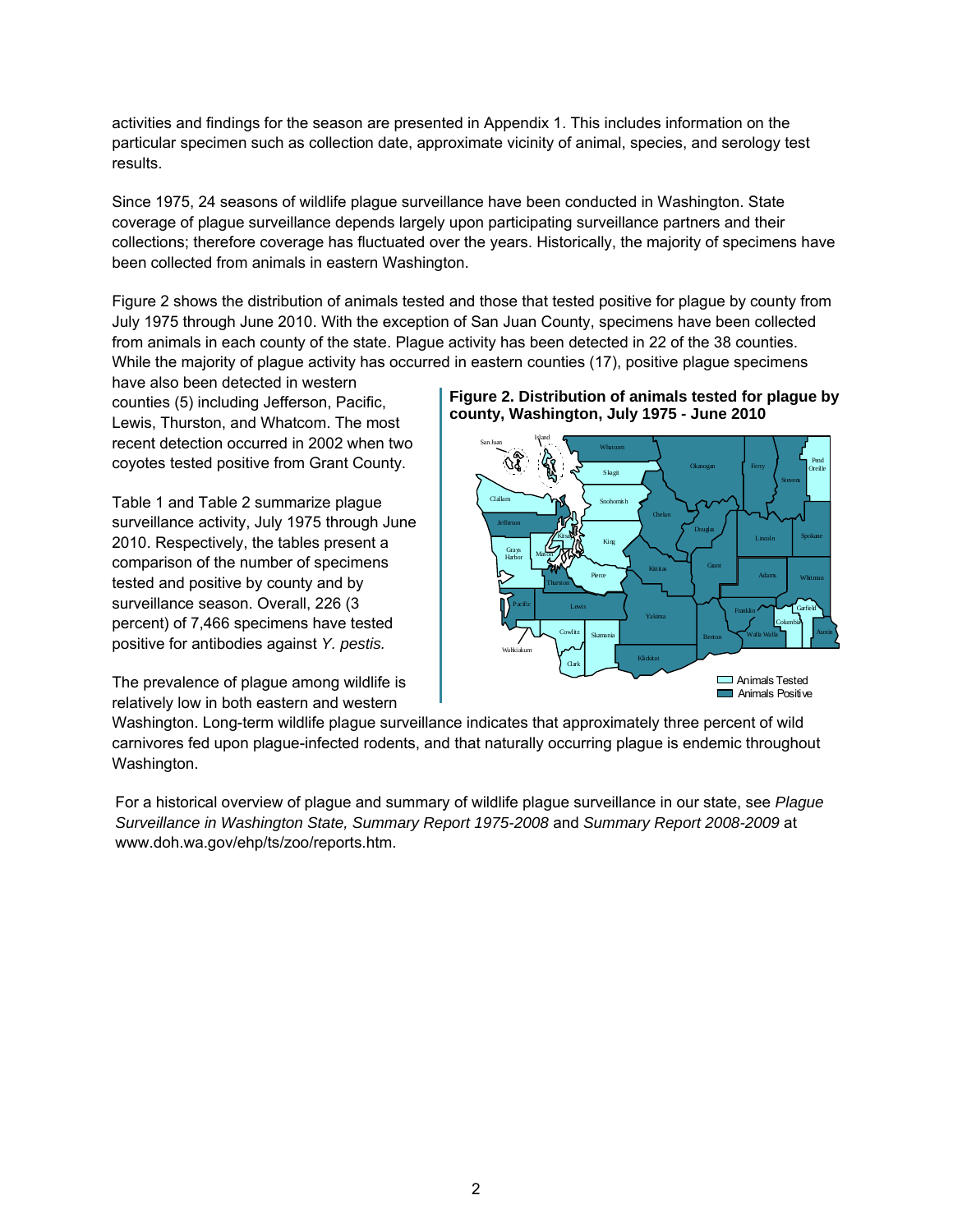| <b>Surveillance Season*</b><br>1975-2010<br>2009-2010 |                            |                    |                    |                            |                         |                |
|-------------------------------------------------------|----------------------------|--------------------|--------------------|----------------------------|-------------------------|----------------|
|                                                       | <b>Number of Specimens</b> |                    |                    | <b>Number of Specimens</b> |                         |                |
| <b>County</b>                                         | <b>Tested</b>              | <b>Positive</b>    | <b>Percent</b>     | <b>Tested</b>              | <b>Positive</b>         | <b>Percent</b> |
| Adams                                                 |                            |                    |                    | 269                        | $\overline{2}$          | 0.74           |
| Asotin                                                |                            |                    |                    | 38                         | $\mathbf{1}$            | 2.63           |
| Benton                                                | $\overline{2}$             | $\pmb{0}$          | $\pmb{0}$          | 101                        | 3                       | 0.99           |
| Chelan                                                |                            |                    |                    | 65                         | $\overline{\mathbf{4}}$ | 6.15           |
| Clallam                                               | $\mathbf{1}$               | $\pmb{0}$          | 0                  | 65                         | 0                       | 0              |
| Clark                                                 |                            |                    |                    | 14                         | $\overline{0}$          | $\pmb{0}$      |
| Columbia                                              |                            |                    |                    | 13                         | $\mathbf 0$             | $\mathbf 0$    |
| Cowlitz                                               |                            |                    |                    | 64                         | $\overline{0}$          | $\pmb{0}$      |
| Douglas                                               |                            |                    |                    | 161                        | 14                      | 8.70           |
| Ferry                                                 |                            |                    |                    | 165                        | $\overline{5}$          | 3.03           |
| Franklin                                              |                            |                    |                    | 237                        | 3                       | 1.27           |
| Garfield                                              |                            |                    |                    | $\mathbf{1}$               | $\overline{0}$          | $\pmb{0}$      |
| Grant                                                 |                            |                    |                    | 215                        | 10                      | 4.65           |
| <b>Grays Harbor</b>                                   |                            |                    |                    | 83                         | $\mathbf 0$             | $\pmb{0}$      |
| Island                                                |                            |                    |                    | 48                         | $\mathbf 0$             | $\mathbf 0$    |
| Jefferson                                             |                            |                    |                    | 58                         | $\mathbf{1}$            | 1.72           |
| King                                                  |                            |                    |                    | 154                        | $\mathbf 0$             | 0              |
| Kitsap                                                |                            |                    |                    | 35                         | $\overline{0}$          | $\pmb{0}$      |
| Kittitas                                              |                            |                    |                    | 137                        | 19                      | 13.87          |
| Klickitat                                             | 24                         | $\mathbf 0$        | $\pmb{0}$          | 39                         | $\mathbf{1}$            | 2.56           |
| Lewis                                                 | $\overline{4}$             | $\pmb{0}$          | 0                  | 54                         | 1                       | 1.85           |
| Lincoln                                               |                            |                    |                    | 503                        | 40                      | 7.95           |
| Mason                                                 |                            |                    |                    | 18                         | $\mathbf 0$             | $\mathbf 0$    |
| Okanogan                                              |                            |                    |                    | 911                        | 61                      | 6.70           |
| Pacific                                               | 5                          | $\pmb{0}$          | $\pmb{0}$          | 24                         | 1                       | 4.17           |
| Pend Oreille                                          |                            |                    |                    | 62                         | 0                       | $\pmb{0}$      |
| Pierce                                                |                            |                    |                    | 46                         | 0                       | $\mathbf 0$    |
| San Juan                                              |                            |                    |                    |                            | No specimens collected  |                |
| Skagit                                                |                            |                    |                    | 33                         | 0                       | 0              |
| Skamania                                              | 22                         | $\mathbf 0$        | $\pmb{0}$          | 30                         | $\mathbf 0$             | $\pmb{0}$      |
| Snohomish                                             |                            |                    |                    | 10                         | 0                       | 0              |
| Spokane                                               |                            |                    |                    | 96                         | $\mathbf{1}$            | 1.04           |
| Stevens                                               |                            |                    |                    | 161                        | $\overline{2}$          | 1.24           |
| Thurston                                              |                            |                    |                    | 29                         | $\mathbf{1}$            | 3.45           |
| Wahkiakum                                             |                            |                    |                    | 11                         | 0                       | $\mathbf 0$    |
| Walla Walla                                           |                            |                    |                    | 70                         | $\overline{2}$          | 2.86           |
| Whatcom                                               |                            |                    |                    | 184                        | 3                       | 1.63           |
| Whitman                                               |                            |                    |                    | 738                        | $\overline{2}$          | 0.27           |
| Yakima                                                | 267                        | $\pmb{0}$          | 0                  | 2523                       | 49                      | 1.94           |
| Unknown                                               |                            |                    |                    | $\mathbf{1}$               | $\mathbf 0$             | $\pmb{0}$      |
| <b>Washington</b>                                     | 325                        | $\pmb{\mathit{O}}$ | $\pmb{\mathit{O}}$ | 7466                       | 226                     | 3.03           |

## **Table 1. Specimens tested and positive for plague by county, Washington, 1975-2010**

*\* A typical surveillance season runs July 1 through June 30.*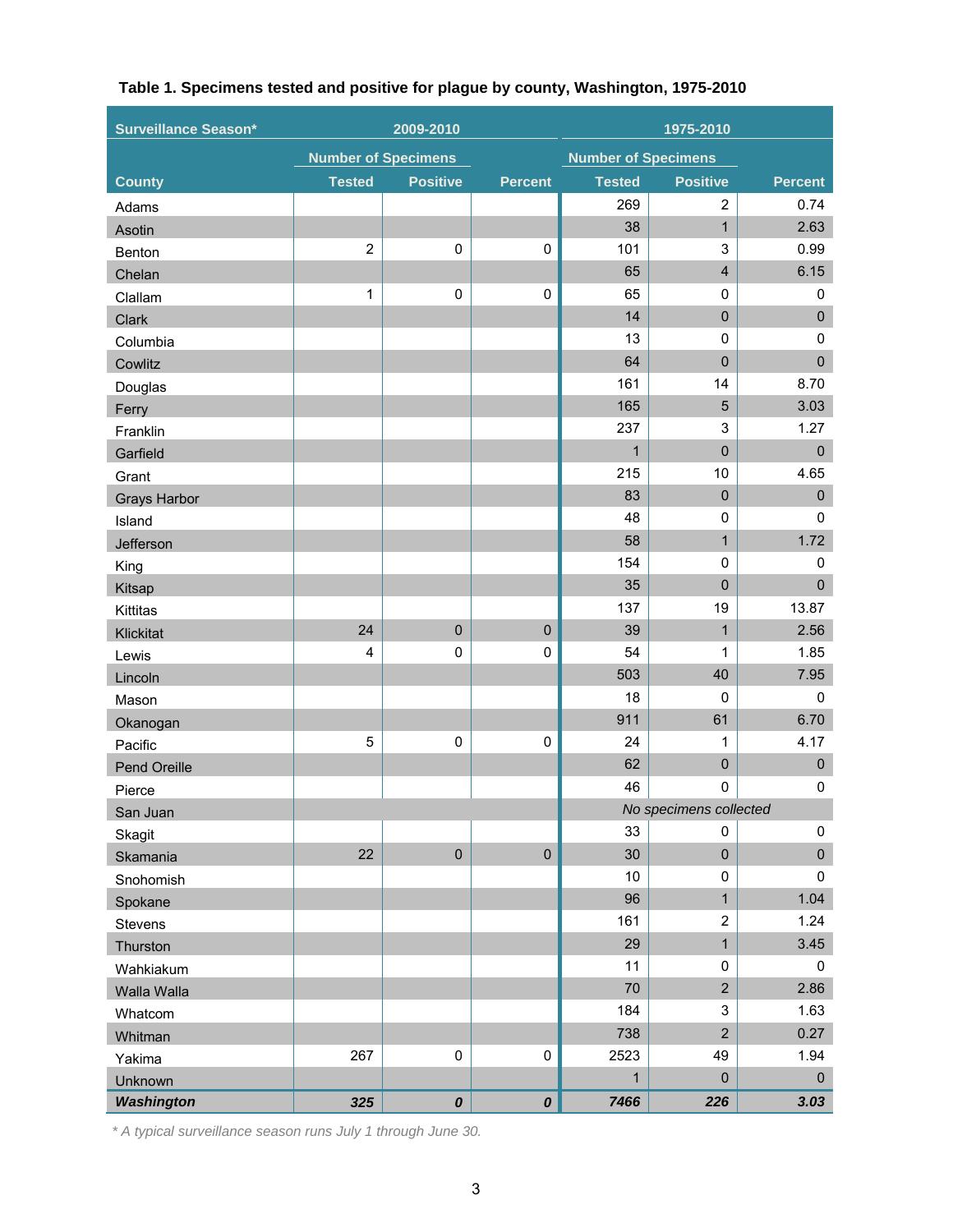| Table 2. Specimens tested and positive for plague by surveillance |
|-------------------------------------------------------------------|
| season, Washington 1975-2010                                      |

|                                               | <b>Number of Specimens</b> |                 |                |  |  |  |  |  |  |
|-----------------------------------------------|----------------------------|-----------------|----------------|--|--|--|--|--|--|
| <b>Surveillance Season*</b>                   | Tested                     | <b>Positive</b> | <b>Percent</b> |  |  |  |  |  |  |
| 1975-1976                                     | 409                        | 2               | 0.49           |  |  |  |  |  |  |
| 1976-1977                                     | 283                        | 0               | 0              |  |  |  |  |  |  |
| No surveillance - July 1977 through June 1978 |                            |                 |                |  |  |  |  |  |  |
| 1978-1979                                     | 363                        | 18              | 4.96           |  |  |  |  |  |  |
| 1979-1980                                     | 295                        | 12              | 4.07           |  |  |  |  |  |  |
| 1980-1981                                     | 433                        | 15              | 3.46           |  |  |  |  |  |  |
| 1981-1982                                     | 812                        | 52              | 6.40           |  |  |  |  |  |  |
| 1982-1983                                     | 538                        | 44              | 8.18           |  |  |  |  |  |  |
| 1983-1984                                     | 384                        | 21              | 5.47           |  |  |  |  |  |  |
| 1984-1985                                     | 404                        | 21              | 5.20           |  |  |  |  |  |  |
| 1985-1986                                     | 341                        | $\overline{7}$  | 2.05           |  |  |  |  |  |  |
| 1986-1987                                     | 236                        | 8               | 3.39           |  |  |  |  |  |  |
| 1987-1988                                     | 142                        | $\overline{2}$  | 1.41           |  |  |  |  |  |  |
| No surveillance - July 1988 through June 1997 |                            |                 |                |  |  |  |  |  |  |
| 1997-1998                                     | 97                         | 2               | 2.06           |  |  |  |  |  |  |
| 1998-1999                                     | 151                        | 5               | 3.31           |  |  |  |  |  |  |
| 1999-2000                                     | 92                         | 12              | 13.04          |  |  |  |  |  |  |
| 2000-2001                                     | 183                        | 3               | 1.64           |  |  |  |  |  |  |
| 2001-2002                                     | 123                        | $\overline{2}$  | 1.63           |  |  |  |  |  |  |
| No surveillance - July 2002 through June 2003 |                            |                 |                |  |  |  |  |  |  |
| 2003-2004                                     | 153                        | 0               | 0              |  |  |  |  |  |  |
| 2004-2005                                     | 261                        | 0               | 0              |  |  |  |  |  |  |
| 2005-2006                                     | 257                        | 0               | 0              |  |  |  |  |  |  |
| 2006-2007                                     | 403                        | $\mathbf 0$     | 0              |  |  |  |  |  |  |
| 2007-2008                                     | 421                        | 0               | 0              |  |  |  |  |  |  |
| 2008-2009                                     | 360                        | 0               | 0              |  |  |  |  |  |  |
| 2009-2010                                     | 325                        | 0               | 0              |  |  |  |  |  |  |
| <b>Total</b>                                  | 7466                       | 226             | 3.03           |  |  |  |  |  |  |

*\* A typical surveillance season runs July 1 through June 30.*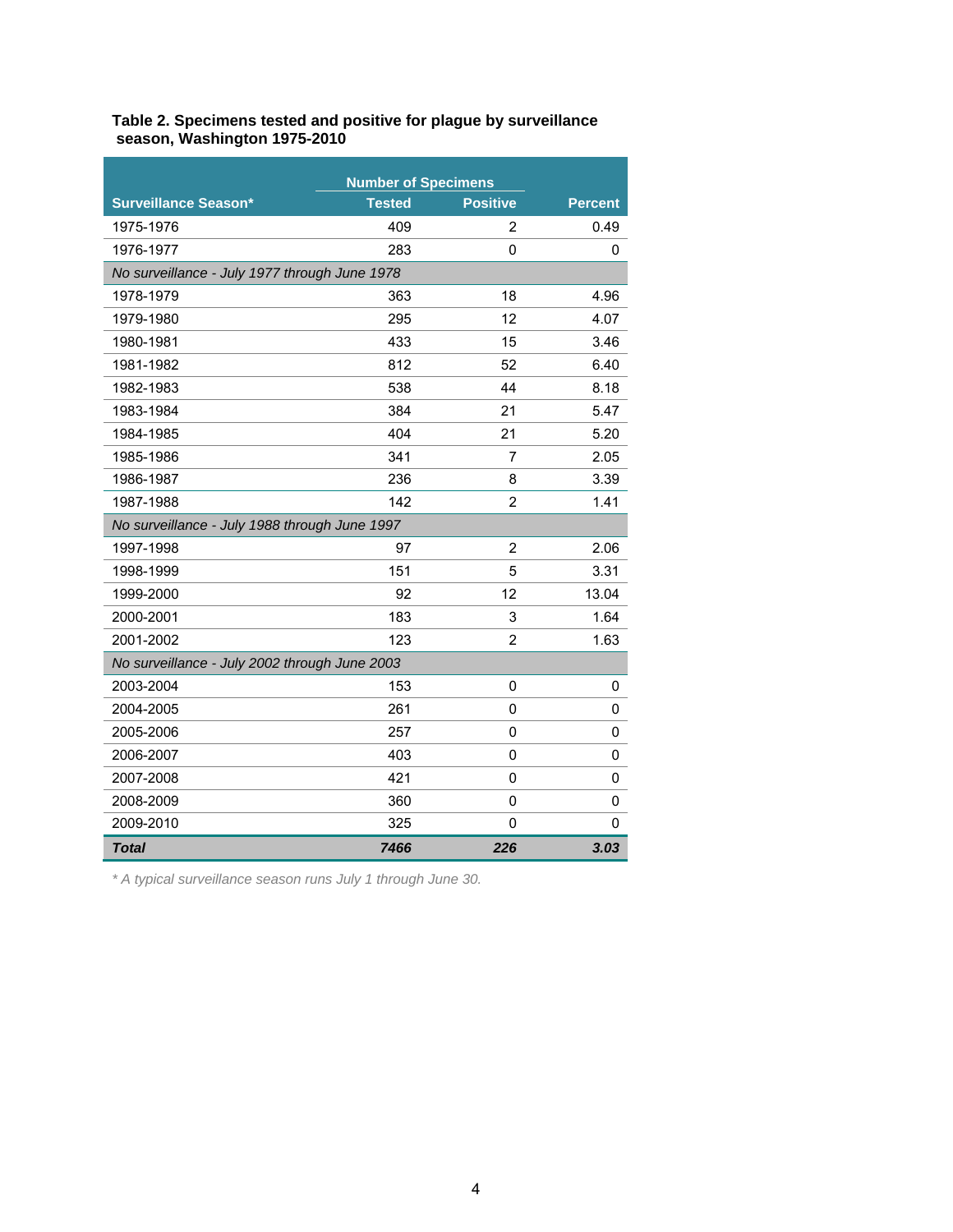| Appendix 1. Wildlife Plague Surveillance Data, Washington, 2009-2010 |  |
|----------------------------------------------------------------------|--|
|                                                                      |  |

| <b>State ID</b> |          | <b>Batchdate Collection Date Location</b> |                                             | County | <b>Species</b> | Common Name | <b>Sex</b> | Age       | <b>Accession</b> | <b>Results</b> |
|-----------------|----------|-------------------------------------------|---------------------------------------------|--------|----------------|-------------|------------|-----------|------------------|----------------|
| <b>WA001</b>    | 12/24/09 | 11/09/09                                  | 8 miles from Harrah                         | Yakima | Canis latrans  | coyote      | male       | juvenille | WA 10-0189       | <b>NEG</b>     |
| <b>WA002</b>    | 12/24/09 | 11/09/09                                  | 8 miles from Harrah                         | Yakima | Canis latrans  | coyote      | male       | adult     | WA 10-0190       | <b>NEG</b>     |
| <b>WA003</b>    | 12/24/09 | 11/10/09                                  | 9 miles from Harrah                         | Yakima | Canis latrans  | coyote      | male       | adult     | WA 10-0191       | <b>NEG</b>     |
| <b>WA004</b>    | 12/24/09 | 11/14/09                                  | 6 miles from Harrah                         | Yakima | Canis latrans  | coyote      | female     | adult     | WA 10-0192       | <b>NEG</b>     |
| <b>WA005</b>    | 12/24/09 | 11/22/09                                  | 6 miles from Harrah                         | Yakima | Canis latrans  | coyote      | male       | juvenille | WA 10-0193       | <b>NEG</b>     |
| <b>WA006</b>    | 12/24/09 | 11/07/09                                  | 5 miles south of Toppenish, Unit 13         | Yakima | Canis latrans  | coyote      | male       | adult     | WA 10-0194       | <b>NEG</b>     |
| <b>WA007</b>    | 12/24/09 | 11/07/09                                  | 2 miles south of Toppenish, Unit 4          | Yakima | Canis latrans  | coyote      | male       | adult     | WA 10-0195       | <b>NEG</b>     |
| <b>WA008</b>    | 12/24/09 | 11/08/09                                  | 5 miles south of Toppenish, Unit 13         | Yakima | Canis latrans  | coyote      | male       | adult     | WA 10-0196       | <b>NEG</b>     |
| <b>WA009</b>    | 12/24/09 | 11/14/09                                  | 5 miles west of Mabton, Unit 14             | Yakima | Canis latrans  | coyote      | male       | adult     | WA 10-0197       | <b>NEG</b>     |
| <b>WA010</b>    | 12/24/09 | 11/15/09                                  | 2 miles south of Harrah, Unit 15            | Yakima | Canis latrans  | coyote      | male       | adult     | WA 10-0198       | <b>NEG</b>     |
| <b>WA011</b>    | 12/24/09 | 11/27/09                                  | 5 miles of White Swan, Unit 3               | Yakima | Canis latrans  | coyote      | female     | adult     | WA 10-0199       | <b>NEG</b>     |
| WA012           | 12/24/09 | 10/17/09                                  | #12 South Ahtanum Ridge                     | Yakima | Canis latrans  | coyote      | female     | juvenille | WA 10-0200       | <b>NEG</b>     |
| <b>WA013</b>    | 12/24/09 | 10/18/09                                  | #12 South Ahtanum Ridge                     | Yakima | Canis latrans  | coyote      | female     | juvenille | WA 10-0201       | <b>NEG</b>     |
| <b>WA014</b>    | 12/24/09 | 10/24/09                                  | #12 South Ahtanum Ridge                     | Yakima | Canis latrans  | coyote      | female     | juvenille | WA 10-0202       | <b>NEG</b>     |
| <b>WA015</b>    | 12/24/09 | 10/24/09                                  | #3 White Swan                               | Yakima | Canis latrans  | coyote      | male       | adult     | WA 10-0203       | <b>NEG</b>     |
| <b>WA016</b>    | 12/24/09 | 10/28/09                                  | #12 South Ahtanum Ridge                     | Yakima | Canis latrans  | coyote      | female     | juvenille | WA 10-0204       | <b>NEG</b>     |
| <b>WA017</b>    | 12/24/09 | 10/28/09                                  | #12 South Ahtanum Ridge                     | Yakima | Canis latrans  | coyote      | female     | juvenille | WA 10-0205       | <b>NEG</b>     |
| <b>WA018</b>    | 12/24/09 | 11/05/09                                  | #12 South Ahtanum Ridge                     | Yakima | Canis latrans  | coyote      | female     | juvenille | WA 10-0206       | <b>NEG</b>     |
| <b>WA019</b>    | 12/24/09 | 11/11/09                                  | #12 South Ahtanum Ridge                     | Yakima | Canis latrans  | coyote      | female     | juvenille | WA 10-0207       | <b>NEG</b>     |
| <b>WA020</b>    | 12/24/09 | 11/13/09                                  | #12 South Ahtanum Ridge                     | Yakima | Canis latrans  | coyote      | female     | adult     | WA 10-0208       | <b>NEG</b>     |
| <b>WA021</b>    | 12/24/09 | 11/13/09                                  | #13 Dry Creek                               | Yakima | Canis latrans  | coyote      | male       | adult     | WA 10-0209       | <b>NEG</b>     |
| <b>WA022</b>    | 12/24/09 | 11/13/09                                  | #13 Dry Creek                               | Yakima | Canis latrans  | coyote      | male       | adult     | WA 10-0210       | <b>NEG</b>     |
| <b>WA023</b>    | 12/24/09 | 11/01/09                                  | #12 South Ahtanum Ridge                     | Yakima | canis latrans  | coyote      | female     | juvenille | WA 10-0211       | <b>NEG</b>     |
| <b>WA024</b>    | 12/24/09 | 10/31/09                                  | 2 miles west of White Swan                  | Yakima | Canis latrans  | coyote      | male       | adult     | WA 10-0212       | <b>NEG</b>     |
| <b>WA025</b>    | 12/24/09 | 10/11/09                                  | 4 miles southwest of White Swan             | Yakima | Canis latrans  | coyote      | female     | juvenille | WA 10-0213       | <b>NEG</b>     |
| <b>WA026</b>    | 12/24/09 | 10/11/09                                  | 4 miles southwest of White Swan             | Yakima | Canis latrans  | coyote      | female     | juvenille | WA 10-0214       | <b>NEG</b>     |
| <b>WA027</b>    | 12/24/09 | 11/01/09                                  | 3 miles southwest of White Swan             | Yakima | Canis latrans  | coyote      | male       | juvenille | WA 10-0215       | <b>NEG</b>     |
| <b>WA028</b>    | 12/24/09 | 11/02/09                                  | 3 miles southwest of White Swan             | Yakima | Canis latrans  | coyote      | male       | adult     | WA 10-0216       | <b>NEG</b>     |
| <b>WA029</b>    | 12/24/09 | 11/09/09                                  | 4 miles southwest of White Swan             | Yakima | Canis latrans  | coyote      | male       | juvenille | WA 10-0217       | <b>NEG</b>     |
| <b>WA030</b>    | 12/24/09 | 11/09/09                                  | 4 miles southwest of White Swan             | Yakima | Canis latrans  | coyote      | female     | adult     | WA 10-0218       | <b>NEG</b>     |
| <b>WA031</b>    | 12/24/09 | 11/22/09                                  | 3 miles southwest of White Swan             | Yakima | Canis latrans  | coyote      | male       | adult     | WA 10-0219       | <b>NEG</b>     |
| <b>WA032</b>    | 12/24/09 | 11/23/09                                  | 3 miles southwest of White Swan             | Yakima | Canis latrans  | coyote      | male       | juvenille | WA 10-0220       | <b>NEG</b>     |
| <b>WA033</b>    | 12/24/09 | 11/23/09                                  | 4 miles southwest of White Swan             | Yakima | Canis latrans  | coyote      | male       | adult     | WA 10-0221       | <b>NEG</b>     |
| <b>WA034</b>    | 12/24/09 | 11/14/09                                  | Unit 12                                     | Yakima | Canis latrans  | coyote      | female     | adult     | WA 10-0222       | <b>NEG</b>     |
| <b>WA035</b>    | 12/24/09 | 11/18/09                                  | Unit 12                                     | Yakima | Canis latrans  | coyote      | female     | adult     | WA 10-0223       | <b>NEG</b>     |
| <b>WA036</b>    | 12/24/09 | 11/20/09                                  | Unit 12                                     | Yakima | Canis latrans  | coyote      | female     | adult     | WA 10-0224       | <b>NEG</b>     |
| <b>WA037</b>    | 12/24/09 | 10/18/09                                  | Wiley Road on Ahtanum                       | Yakima | Canis latrans  | coyote      | female     | adult     | WA 10-0225       | <b>NEG</b>     |
| <b>WA038</b>    | 12/24/09 | 10/18/09                                  | Wiley Road on Ahtanum                       | Yakima | Canis latrans  | coyote      | female     | adult     | WA 10-0226       | <b>NEG</b>     |
| <b>WA039</b>    | 12/24/09 | 10/22/09                                  | 7 miles north and 1 mile east of Brownstown | Yakima | Canis latrans  | coyote      | female     | adult     | WA 10-0227       | <b>NEG</b>     |
| <b>WA040</b>    | 12/24/09 | 11/12/09                                  | 8 miles northof Brownstown                  | Yakima | Canis latrans  | coyote      | female     | juvenille | WA 10-0228       | <b>NEG</b>     |
| <b>WA041</b>    | 12/24/09 | 11/01/09                                  | 5 miles southwest of White Swan             | Yakima | Canis latrans  | coyote      | male       | adult     | WA 10-0229       | <b>NEG</b>     |
| <b>WA042</b>    | 12/24/09 | 11/07/09                                  | 5 miles southwest of White Swan             | Yakima | Canis latrans  | coyote      | female     | juvenille | WA 10-0230       | <b>NEG</b>     |
| <b>WA043</b>    | 12/24/09 | 11/07/09                                  | 5 miles southwest of White Swan             | Yakima | Canis latrans  | coyote      | male       | juvenille | WA 10-0231       | <b>NEG</b>     |
| <b>WA044</b>    | 12/24/09 | 11/14/09                                  | 5 miles southwest of White Swan             | Yakima | Canis latrans  | coyote      | male       | juvenille | WA 10-0232       | <b>NEG</b>     |
| <b>WA045</b>    | 12/24/09 | 11/21/09                                  | 5 miles southwest of White Swan             | Yakima | Canis latrans  | coyote      | female     | adult     | WA 10-0233       | <b>NEG</b>     |
| <b>WA046</b>    | 12/24/09 | 11/26/09                                  | 5 miles southwest of White Swan             | Yakima | Canis latrans  | coyote      | male       | juvenille | WA 10-0234       | <b>NEG</b>     |
| <b>WA047</b>    | 12/24/09 | 11/27/09                                  | 5 miles southwest of White Swan             | Yakima | Canis latrans  | coyote      | female     | adult     | WA 10-0235       | <b>NEG</b>     |
| <b>WA048</b>    | 12/24/09 | 11/28/09                                  | 5 miles southwest of White Swan             | Yakima | Canis latrans  | coyote      | female     | adult     | WA 10-0236       | <b>NEG</b>     |
| <b>WA049</b>    | 12/24/09 | 11/29/09                                  | 5 miles southwest of White Swan             | Yakima | Canis latrans  | coyote      | male       | juvenille | WA 10-0237       | <b>NEG</b>     |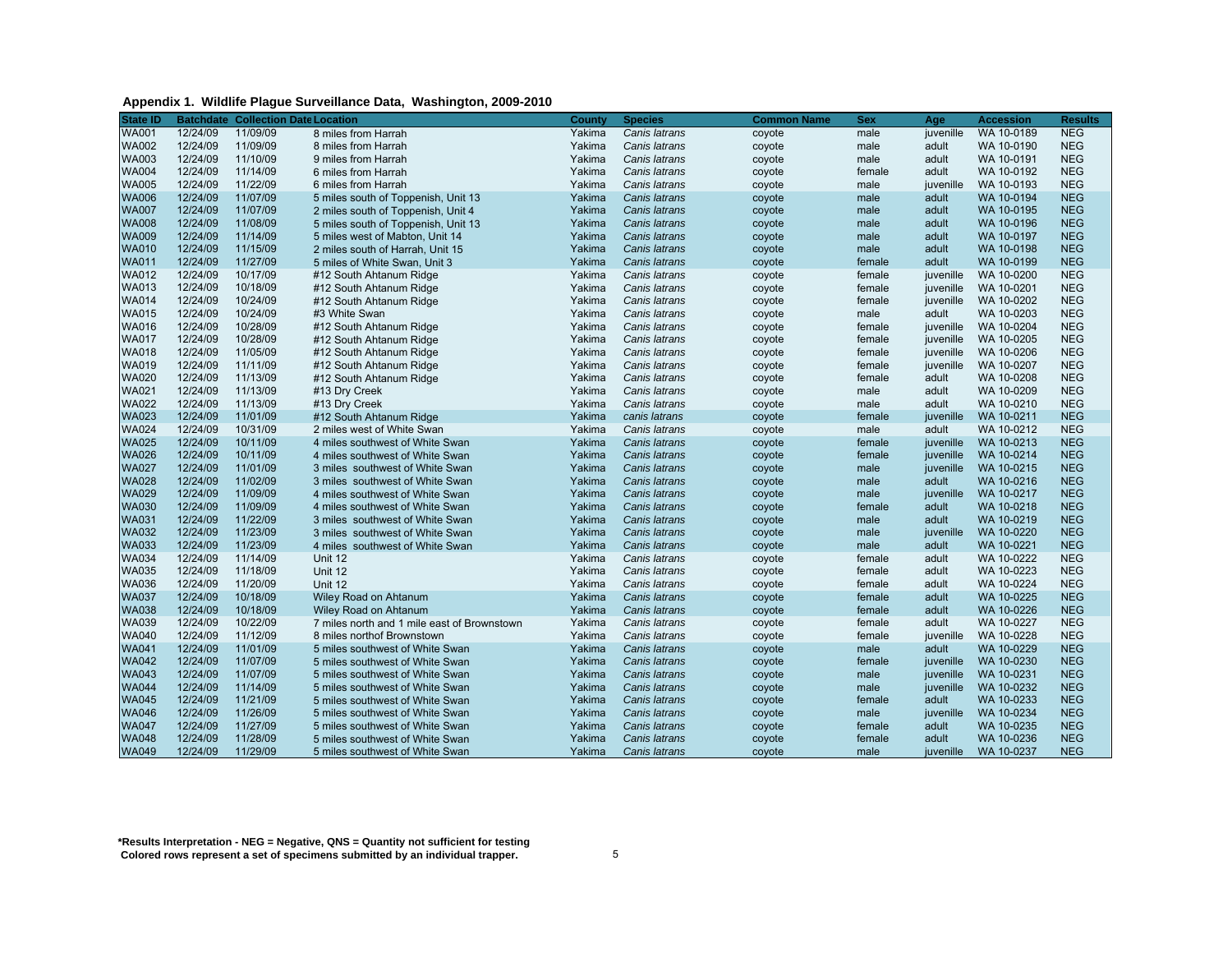#### **Appendix 1. Wildlife Plague Surveillance Data, Washington, 2009-2010**

| <b>State ID</b> |          | <b>Batchdate Collection Date Location</b> |                                          | County | <b>Species</b> | Common Name | <b>Sex</b>          | Age       | <b>Accession</b> | <b>Results</b> |
|-----------------|----------|-------------------------------------------|------------------------------------------|--------|----------------|-------------|---------------------|-----------|------------------|----------------|
| <b>WA050</b>    | 12/24/09 | 11/29/09                                  | 5 miles southwest of White Swan          | Yakima | Canis latrans  | coyote      | female              | adult     | WA 10-0238       | <b>NEG</b>     |
| <b>WA051</b>    | 12/24/09 | 11/04/09                                  | 7 miles north of White Swan              | Yakima | Canis latrans  | coyote      | female              | adult     | WA 10-0239       | <b>NEG</b>     |
| <b>WA052</b>    | 12/24/09 | 11/15/09                                  | 6 miles northwest of White Swan          | Yakima | Canis latrans  | coyote      | male                | juvenille | WA 10-0240       | <b>NEG</b>     |
| <b>WA053</b>    | 12/24/09 | 12/07/09                                  | 5 miles northwest of White Swan          | Yakima | Canis latrans  | coyote      | female              | juvenille | WA 10-0241       | <b>NEG</b>     |
| <b>WA054</b>    | 12/24/09 | 12/07/09                                  | 9 miles north of White Swan              | Yakima | Canis latrans  | coyote      | male                | adult     | WA 10-0242       | <b>NEG</b>     |
| <b>WA055</b>    | 12/24/09 | 10/09/09                                  | <b>Toppenish Ridge</b>                   | Yakima | Canis latrans  | coyote      | male                | adult     | WA 10-0243       | <b>NEG</b>     |
| <b>WA056</b>    | 12/24/09 | 10/09/09                                  | Ahtanum Ridge, White Swan                | Yakima | Canis latrans  | coyote      | male                | adult     | WA 10-0244       | <b>NEG</b>     |
| <b>WA057</b>    | 12/24/09 | 10/09/09                                  | Ahtanum Ridge, White Swan                | Yakima | Canis latrans  | coyote      | female              | juvenille | WA 10-0245       | <b>NEG</b>     |
| <b>WA058</b>    | 12/24/09 | 10/09/09                                  | Ahtanum Ridge, White Swan                | Yakima | Canis latrans  | coyote      | male                | adult     | WA 10-0246       | <b>NEG</b>     |
| <b>WA059</b>    | 12/24/09 | 11/12/09                                  | Tule Road, Toppenish                     | Yakima | Canis latrans  | coyote      | blank/missing adult |           | WA 10-0247       | <b>NEG</b>     |
| <b>WA060</b>    | 12/24/09 | 11/12/09                                  | Tule Road, Toppenish                     | Yakima | Canis latrans  | coyote      | male                | juvenille | WA 10-0248       | <b>NEG</b>     |
| <b>WA061</b>    | 12/24/09 | 11/20/09                                  | Ahtanum Ridge and Banks Road, Wapato     | Yakima | Canis latrans  | coyote      | blank/missing adult |           | WA 10-0249       | <b>NEG</b>     |
| <b>WA062</b>    | 12/24/09 | 11/28/09                                  | Ahtanum Ridge and Stevenson Road, Wapato | Yakima | Canis latrans  | coyote      | blank/missing adult |           | WA 10-0250       | <b>NEG</b>     |
| WA063           | 12/24/09 | 11/12/09                                  | Fort Road and North Island               | Yakima | Canis latrans  | coyote      | female              | juvenille | WA 10-0251       | <b>NEG</b>     |
| <b>WA064</b>    | 12/24/09 | 11/14/09                                  | Fort Road and North Island               | Yakima | Canis latrans  | coyote      | male                | juvenille | WA 10-0252       | <b>NEG</b>     |
| <b>WA065</b>    | 12/24/09 | 11/30/09                                  | Fort Road and North Island               | Yakima | Canis latrans  | coyote      | male                | adult     | WA 10-0253       | <b>NEG</b>     |
| <b>WA066</b>    | 12/24/09 | 11/22/09                                  | 3 to 4 miles northwest of White Swan     | Yakima | Canis latrans  | coyote      | female              | juvenille | WA 10-0254       | <b>NEG</b>     |
| <b>WA067</b>    | 12/24/09 | 10/06/09                                  | Ahtanum Ridge west of Wiley City Road    | Yakima | Canis latrans  | coyote      | female              | adult     | WA 10-0255       | <b>NEG</b>     |
| WA068           | 12/24/09 | 10/24/09                                  | Ahtanum Ridge by Radio Towers            | Yakima | Canis latrans  | coyote      | female              | adult     | WA 10-0256       | <b>NEG</b>     |
| <b>WA069</b>    | 12/24/09 | 10/24/09                                  | Ahtanum Ridge by Radio Towers            | Yakima | Canis latrans  | coyote      | male                | adult     | WA 10-0257       | <b>NEG</b>     |
| <b>WA070</b>    | 12/24/09 | 11/30/09                                  | Topp Ridge and Pumphouse                 | Yakima | Canis latrans  | coyote      | female              | adult     | WA 10-0258       | <b>NEG</b>     |
| <b>WA071</b>    | 12/24/09 | 11/30/09                                  | Topp Ridge and Pumphouse                 | Yakima | Canis latrans  | coyote      | female              | adult     | WA 10-0259       | <b>NEG</b>     |
| <b>WA072</b>    | 12/24/09 | 10/03/09                                  | Ahtanum Ridge                            | Yakima | Canis latrans  | coyote      | female              | adult     | WA 10-0260       | <b>NEG</b>     |
| <b>WA073</b>    | 12/24/09 | 10/06/09                                  | Ahtanum Ridge north of Brownstown        | Yakima | Canis latrans  | coyote      | male                | adult     | WA 10-0261       | <b>NEG</b>     |
| <b>WA074</b>    | 12/24/09 | 10/24/09                                  | Ahtanum Ridge and Kays Road              | Yakima | Canis latrans  | coyote      | male                | adult     | WA 10-0262       | <b>NEG</b>     |
| <b>WA075</b>    | 12/24/09 | 11/04/09                                  | Ahtanum Ridge north of Harrah            | Yakima | Canis latrans  | coyote      | female              | adult     | WA 10-0263       | <b>NEG</b>     |
| <b>WA076</b>    | 12/24/09 | 11/24/09                                  | Ahtanum Ridge and Kays Road              | Yakima | Canis latrans  | coyote      | female              | adult     | WA 10-0264       | <b>NEG</b>     |
| <b>WA077</b>    | 12/24/09 | 11/24/09                                  | Ahtanum Ridge by Brownstown              | Yakima | Canis latrans  | coyote      | male                | adult     | WA 10-0265       | <b>NEG</b>     |
| <b>WA078</b>    | 12/24/09 | 11/27/09                                  | Ahtanum Ridge and Kays Road              | Yakima | Canis latrans  | coyote      | male                | adult     | WA 10-0266       | <b>NEG</b>     |
| <b>WA079</b>    | 12/24/09 | 11/28/09                                  | Kays Road and Ahtanum Ridge              | Yakima | Canis latrans  | coyote      | female              | adult     | WA 10-0267       | <b>NEG</b>     |
| <b>WA080</b>    | 12/24/09 | 11/29/09                                  | Hwy 97 and Topp Ridge                    | Yakima | Canis latrans  | coyote      | female              | adult     | WA 10-0268       | <b>NEG</b>     |
| <b>WA081</b>    | 12/24/09 | 11/30/09                                  | Unit 5                                   | Yakima | Canis latrans  | coyote      | female              | juvenille | WA 10-0269       | <b>NEG</b>     |
| <b>WA082</b>    | 12/24/09 | 11/04/09                                  | Area 12, 7 miles north of White Swan     | Yakima | Canis latrans  | coyote      | female              | adult     | WA 10-0270       | <b>NEG</b>     |
| <b>WA083</b>    | 12/24/09 | 11/25/09                                  | 5 miles north of Harrah                  | Yakima | Canis latrans  | coyote      | female              | juvenille | WA 10-0271       | <b>NEG</b>     |
| <b>WA084</b>    | 12/24/09 | 12/01/09                                  | 3 miles north of White Swan              | Yakima | Canis latrans  | coyote      | female              | juvenille | WA 10-0272       | <b>NEG</b>     |
| <b>WA085</b>    | 12/24/09 | 12/06/09                                  | 3 miles north of Harrah                  | Yakima | Canis latrans  | coyote      | female              | juvenille | WA 10-0273       | <b>NEG</b>     |
| <b>WA086</b>    | 02/24/10 | 12/12/09                                  | 4 miles Harrah                           | Yakima | Canis latrans  | coyote      | male                | juvenille | WA 10-1154       | <b>NEG</b>     |
| <b>WA087</b>    | 02/24/10 | 12/26/09                                  | 3 miles Harrah                           | Yakima | Canis latrans  | coyote      | female              | adult     | WA 10-1155       | <b>NEG</b>     |
| WA088           | 02/24/10 | 01/23/10                                  | Unit 3                                   | Yakima | Canis latrans  | coyote      | male                | juvenille | WA 10-1156       | <b>NEG</b>     |
| WA089           | 02/24/10 | 01/24/10                                  | Unit 3                                   | Yakima | Canis latrans  | coyote      | female              | juvenille | WA 10-1157       | <b>NEG</b>     |
| <b>WA090</b>    | 02/24/10 | 01/24/10                                  | Unit 3                                   | Yakima | Canis latrans  | coyote      | female              | adult     | WA 10-1158       | <b>NEG</b>     |
| <b>WA091</b>    | 02/24/10 | 12/29/09                                  | 15 miles Mabton                          | Yakima | Canis latrans  | coyote      | female              | iuvenille | WA 10-1159       | <b>NEG</b>     |
| <b>WA092</b>    | 02/24/10 | 01/05/10                                  | 4 miles SW of White Swan                 | Yakima | Canis latrans  | coyote      | female              | juvenille | WA 10-1160       | <b>NEG</b>     |
| WA093           | 02/24/10 | 01/05/10                                  | 4 miles SW of White Swan                 | Yakima | Canis latrans  | coyote      | male                | juvenille | WA 10-1161       | <b>NEG</b>     |
| WA094           | 02/24/10 | 01/05/10                                  | 4 miles SW of White Swan                 | Yakima | Canis latrans  | coyote      | male                | juvenille | WA 10-1162       | <b>NEG</b>     |
| <b>WA095</b>    | 02/24/10 | 01/05/10                                  | 4 miles SW of White Swan                 | Yakima | Canis latrans  | coyote      | female              | juvenille | WA 10-1163       | <b>NEG</b>     |
| <b>WA096</b>    | 02/24/10 | 01/07/10                                  | 3 miles SW of White Swan                 | Yakima | Canis latrans  | coyote      | male                | adult     | WA 10-1164       | <b>NEG</b>     |
| <b>WA097</b>    | 02/24/10 | 01/07/10                                  | 3 miles SW of White Swan                 | Yakima | Canis latrans  | coyote      | male                | adult     | WA 10-1165       | <b>NEG</b>     |
| <b>WA098</b>    | 02/24/10 | 01/11/10                                  | 2 miles SW of White Swan                 | Yakima | Canis latrans  | coyote      | male                | juvenille | WA 10-1166       | <b>NEG</b>     |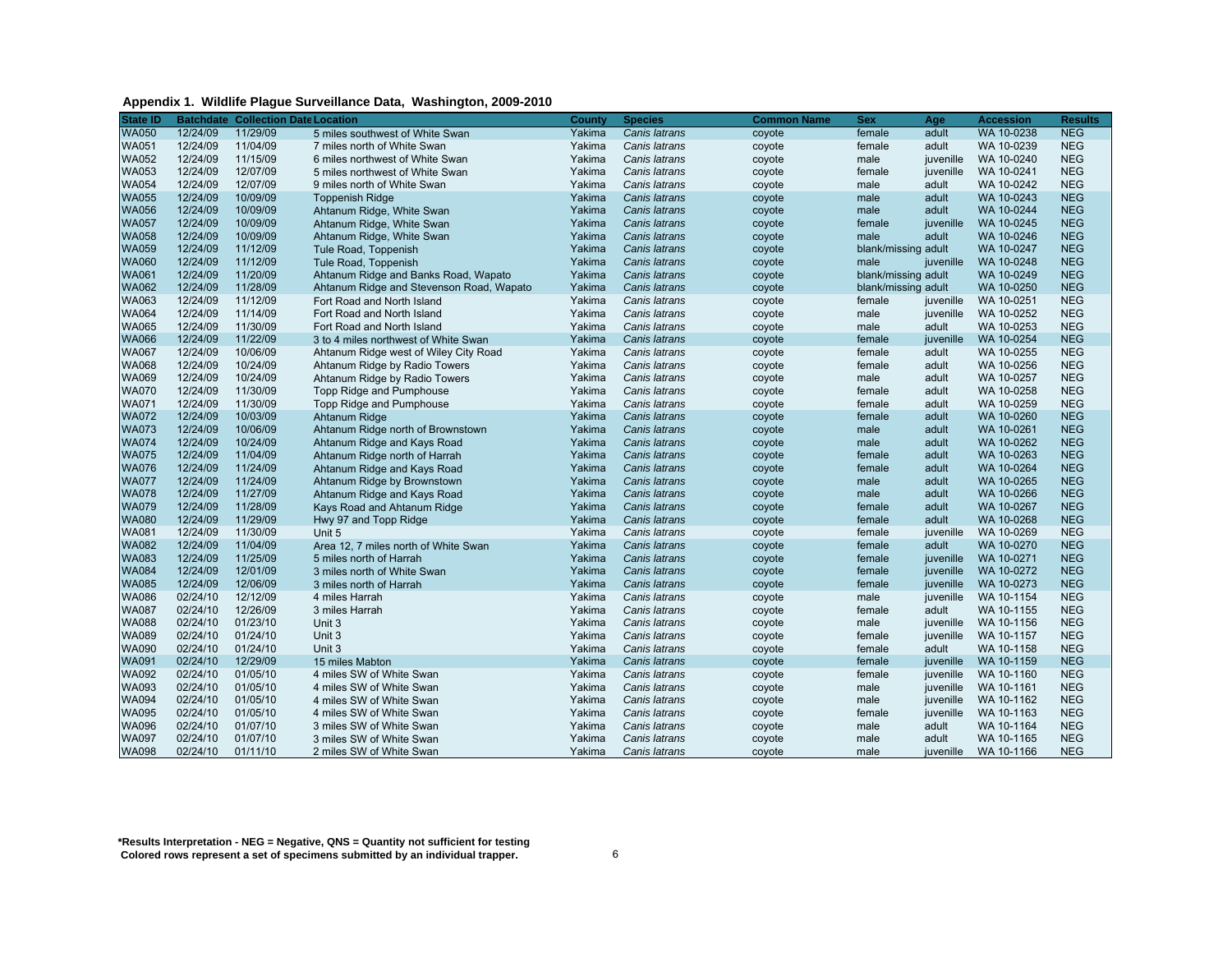| Appendix 1. Wildlife Plague Surveillance Data, Washington, 2009-2010 |  |
|----------------------------------------------------------------------|--|
|----------------------------------------------------------------------|--|

| <b>State ID</b> |          | <b>Batchdate Collection Date Location</b> |                                   | <b>County</b> | <b>Species</b> | <b>Common Name</b> | <b>Sex</b> | Age       | <b>Accession</b> | <b>Results</b> |
|-----------------|----------|-------------------------------------------|-----------------------------------|---------------|----------------|--------------------|------------|-----------|------------------|----------------|
| <b>WA099</b>    | 02/24/10 | 01/11/10                                  | 4 miles SW of White Swan          | Yakima        | Canis latrans  | coyote             | female     | adult     | WA 10-1167       | <b>NEG</b>     |
| <b>WA100</b>    | 02/24/10 | 01/11/10                                  | 4 miles SW of White Swan          | Yakima        | Canis latrans  | coyote             | female     | juvenille | WA 10-1168       | <b>NEG</b>     |
| <b>WA101</b>    | 02/24/10 | 01/17/10                                  | 3 miles SW of White Swan          | Yakima        | Canis latrans  | coyote             | male       | adult     | WA 10-1169       | <b>NEG</b>     |
| <b>WA102</b>    | 02/24/10 | 01/21/10                                  | 3 miles SW of White Swan          | Yakima        | Canis latrans  | coyote             | female     | iuvenille | WA 10-1170       | <b>NEG</b>     |
| <b>WA103</b>    | 02/24/10 | 01/27/10                                  | 3 miles SW of White Swan          | Yakima        | Canis latrans  | coyote             | male       | juvenille | WA 10-1171       | <b>NEG</b>     |
| <b>WA104</b>    | 02/24/10 | 01/27/10                                  | 4 miles SW of White Swan          | Yakima        | Canis latrans  | coyote             | female     | adult     | WA 10-1172       | <b>NEG</b>     |
| <b>WA105</b>    | 02/24/10 | 01/09/10                                  | Wapato 5 miles                    | Yakima        | Canis latrans  | coyote             | female     | juvenille | WA 10-1173       | <b>NEG</b>     |
| <b>WA106</b>    | 02/24/10 | 01/09/10                                  | Wapato 5 miles                    | Yakima        | Canis latrans  | coyote             | female     | juvenille | WA 10-1174       | <b>NEG</b>     |
| <b>WA107</b>    | 02/24/10 | 01/09/10                                  | Wapato 5 miles                    | Yakima        | Canis latrans  | coyote             | female     | adult     | WA 10-1175       | <b>NEG</b>     |
| <b>WA108</b>    | 02/24/10 | 12/12/09                                  | <b>White Swan</b>                 | Yakima        | Canis latrans  | coyote             | male       | adult     | WA 10-1176       | <b>NEG</b>     |
| <b>WA109</b>    | 02/24/10 | 12/19/09                                  | <b>White Swan</b>                 | Yakima        | Canis latrans  | coyote             | male       | u         | WA 10-1177       | <b>NEG</b>     |
| <b>WA110</b>    | 02/24/10 | 12/31/09                                  | <b>White Swan</b>                 | Yakima        | Canis latrans  | coyote             | female     | adult     | WA 10-1178       | <b>NEG</b>     |
| <b>WA111</b>    | 02/24/10 | 01/24/10                                  | <b>White Swan</b>                 | Yakima        | Canis latrans  | coyote             | male       | adult     | WA 10-1179       | <b>NEG</b>     |
| <b>WA112</b>    | 02/24/10 | 01/30/10                                  | Harrah                            | Yakima        | Canis latrans  | coyote             | male       | adult     | WA 10-1180       | <b>NEG</b>     |
| <b>WA113</b>    | 02/24/10 | 01/20/10                                  | West Wapato Wildwood              | Yakima        | Canis latrans  | coyote             | female     | adult     | WA 10-1181       | <b>NEG</b>     |
| <b>WA114</b>    | 02/24/10 | 01/20/10                                  | West Wapato Wildwood              | Yakima        | Canis latrans  | coyote             | female     | adult     | WA 10-1182       | <b>NEG</b>     |
| <b>WA115</b>    | 02/24/10 | 12/04/09                                  | 8 miles N of Harrah               | Yakima        | Canis latrans  | coyote             | male       | adult     | WA 10-1183       | <b>NEG</b>     |
| <b>WA116</b>    | 02/24/10 | 12/12/09                                  | 8 miles N of Harrah               | Yakima        | Canis latrans  | coyote             | male       | adult     | WA 10-1184       | <b>NEG</b>     |
| <b>WA117</b>    | 02/24/10 | 12/26/09                                  | 8 miles N of Harrah               | Yakima        | Canis latrans  | coyote             | female     | adult     | WA 10-1185       | <b>NEG</b>     |
| <b>WA118</b>    | 02/24/10 | 12/28/09                                  | 8 miles N of Harrah               | Yakima        | Canis latrans  | coyote             | male       | juvenille | WA 10-1186       | <b>NEG</b>     |
| <b>WA119</b>    | 02/24/10 | 01/27/10                                  | 8 miles N of Harrah               | Yakima        | Canis latrans  | coyote             | female     | adult     | WA 10-1187       | <b>NEG</b>     |
| <b>WA120</b>    | 02/24/10 | 12/12/09                                  | 6 miles N Brownstown 2 miles E    | Yakima        | Canis latrans  | coyote             | female     | adult     | WA 10-1188       | <b>NEG</b>     |
| <b>WA121</b>    | 02/24/10 | 12/13/09                                  | 6 miles N of Brownstown 2 miles E | Yakima        | Canis latrans  | coyote             | male       | adult     | WA 10-1189       | <b>NEG</b>     |
| <b>WA122</b>    | 02/24/10 | 12/13/09                                  | 6 miles N Brownstown 2 miles E    | Yakima        | Canis latrans  | coyote             | male       | adult     | WA 10-1190       | <b>NEG</b>     |
| <b>WA123</b>    | 02/24/10 | 12/13/09                                  | 6 miles N Brownstown 2 miles E    | Yakima        | Canis latrans  | coyote             | female     | adult     | WA 10-1191       | <b>NEG</b>     |
| <b>WA124</b>    | 02/24/10 | 12/13/09                                  | 6 miles N Brownstown 2 miles E    | Yakima        | Canis latrans  | coyote             | male       | adult     | WA 10-1192       | <b>NEG</b>     |
| <b>WA125</b>    | 02/24/10 | 12/27/09                                  | 6 miles N Brownstown 2 miles E    | Yakima        | Canis latrans  | coyote             | female     | adult     | WA 10-1193       | <b>NEG</b>     |
| <b>WA126</b>    | 02/24/10 | 12/27/09                                  | 3 miles E                         | Yakima        | Canis latrans  | coyote             | female     | adult     | WA 10-1194       | <b>NEG</b>     |
| <b>WA127</b>    | 02/24/10 | 01/02/10                                  | 6 miles N Brownstown 2 miles E    | Yakima        | Canis latrans  | coyote             | male       | adult     | WA 10-1195       | <b>NEG</b>     |
| <b>WA128</b>    | 02/24/10 | 01/02/10                                  | 6 miles N Brownstown 2 miles E    | Yakima        | Canis latrans  | coyote             | male       | adult     | WA 10-1196       | <b>NEG</b>     |
| <b>WA129</b>    | 02/24/10 | 01/08/10                                  | 6 miles N Brownstown 4 miles W    | Yakima        | Canis latrans  | coyote             | male       | adult     | WA 10-1197       | <b>NEG</b>     |
| <b>WA130</b>    | 02/24/10 | 01/08/10                                  | 6 miles N Brownstown 6 miles W    | Yakima        | Canis latrans  | coyote             | female     | adult     | WA 10-1198       | <b>NEG</b>     |
| <b>WA131</b>    | 02/24/10 | 01/08/10                                  | 6 miles N Brownstown 3 miles E    | Yakima        | Canis latrans  | coyote             | male       | adult     | WA 10-1199       | <b>NEG</b>     |
| <b>WA132</b>    | 02/24/10 | 01/08/10                                  | 6 miles N Brownstown 2 miles E    | Yakima        | Canis latrans  | coyote             | male       | adult     | WA 10-1200       | <b>NEG</b>     |
| <b>WA133</b>    | 02/24/10 | 01/09/10                                  | 6 miles N Brownstown 3 miles E    | Yakima        | Canis latrans  | coyote             | male       | adult     | WA 10-1201       | <b>NEG</b>     |
| <b>WA134</b>    | 02/24/10 | 01/16/10                                  | 3 miles N Brownstown 7 miles N    | Yakima        | Canis latrans  | coyote             | male       | adult     | WA 10-1202       | <b>NEG</b>     |
| <b>WA135</b>    | 02/24/10 | 01/17/10                                  | 5 miles N Mabton 3 miles W        | Yakima        | Canis latrans  | coyote             | male       | adult     | WA 10-1203       | <b>NEG</b>     |
| <b>WA136</b>    | 02/24/10 | 01/17/10                                  | 5 miles N Mabton 5 miles W        | Yakima        | Canis latrans  | coyote             | male       | adult     | WA 10-1204       | <b>NEG</b>     |
| <b>WA137</b>    | 02/24/10 | 01/29/10                                  | 6 miles N Mabton 5 miles W        | Yakima        | Canis latrans  | coyote             | male       | adult     | WA 10-1205       | <b>NEG</b>     |
| <b>WA138</b>    | 02/24/10 | 01/29/10                                  | 5 miles n Mabton 7 miles W        | Yakima        | Canis latrans  | coyote             | male       | adult     | WA 10-1206       | <b>NEG</b>     |
| <b>WA139</b>    | 02/24/10 | 12/05/09                                  | 5 miles S of White Swan           | Yakima        | Canis latrans  | coyote             | male       | juvenille | WA 10-1207       | <b>NEG</b>     |
| <b>WA140</b>    | 02/24/10 | 12/06/09                                  | 5 miles S of White Swan           | Yakima        | Canis latrans  | coyote             | female     | adult     | WA 10-1208       | <b>NEG</b>     |
| <b>WA141</b>    | 02/24/10 | 12/12/09                                  | 5 miles S of White Swan           | Yakima        | Canis latrans  | coyote             | male       | juvenille | WA 10-1209       | <b>NEG</b>     |
| <b>WA142</b>    | 02/24/10 | 12/19/09                                  | 5 miles S of White Swan           | Yakima        | Canis latrans  | coyote             | male       | adult     | WA 10-1210       | <b>NEG</b>     |
| <b>WA143</b>    | 02/24/10 | 12/25/09                                  | 5 miles S of White Swan           | Yakima        | Canis latrans  | coyote             | female     | adult     | WA 10-1211       | <b>NEG</b>     |
| <b>WA144</b>    | 02/24/10 | 12/26/09                                  | 5 miles S of White Swan           | Yakima        | Canis latrans  | coyote             | female     | juvenille | WA 10-1212       | <b>NEG</b>     |
| <b>WA145</b>    | 02/24/10 | 12/31/09                                  | 5 miles S of White Swan           | Yakima        | Canis latrans  | coyote             | male       | juvenille | WA 10-1213       | <b>NEG</b>     |
| <b>WA146</b>    | 02/24/10 | 12/31/09                                  | 5 miles S of White Swan           | Yakima        | Canis latrans  |                    | female     | juvenille | WA 10-1214       | <b>NEG</b>     |
| <b>WA147</b>    | 02/24/10 | 01/01/10                                  | 5 miles N of White Swan           | Yakima        | Canis latrans  | coyote<br>coyote   | male       | adult     | WA 10-1215       | <b>NEG</b>     |
|                 |          |                                           |                                   |               |                |                    |            |           |                  |                |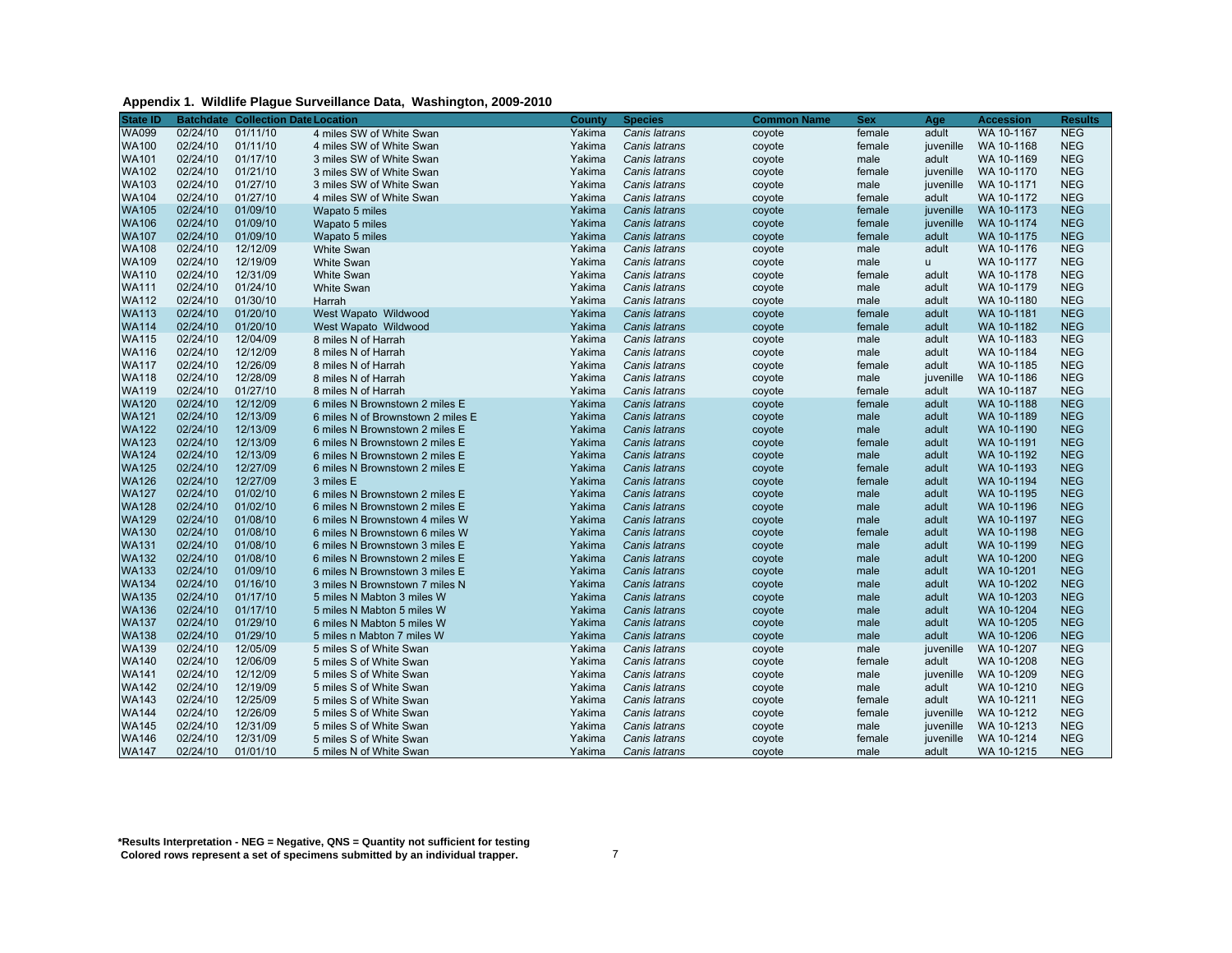#### **Appendix 1. Wildlife Plague Surveillance Data, Washington, 2009-2010**

| <b>State ID</b> |          | <b>Batchdate Collection Date Location</b> |                                                             | County | <b>Species</b>           | <b>Common Name</b> | <b>Sex</b>          | Age       | <b>Accession</b> | <b>Results</b> |
|-----------------|----------|-------------------------------------------|-------------------------------------------------------------|--------|--------------------------|--------------------|---------------------|-----------|------------------|----------------|
| <b>WA148</b>    | 02/24/10 | 01/02/10                                  | 5 miles SW of White Swan                                    | Yakima | Canis latrans            | coyote             | male                | juvenille | WA 10-1216       | <b>NEG</b>     |
| <b>WA149</b>    | 02/24/10 | 01/09/10                                  | 5 miles N of White Swan                                     | Yakima | Canis latrans            | coyote             | male                | iuvenille | WA 10-1217       | <b>NEG</b>     |
| <b>WA150</b>    | 02/24/10 | 01/09/10                                  | 5 miles N of White Swan                                     | Yakima | Canis latrans            | coyote             | female              | adult     | WA 10-1218       | <b>NEG</b>     |
| <b>WA151</b>    | 02/24/10 | 01/16/10                                  | 5 miles SW of White Swan                                    | Yakima | Canis latrans            | coyote             | male                | juvenille | WA 10-1219       | <b>NEG</b>     |
| <b>WA152</b>    | 02/24/10 | 01/19/10                                  | 5 miles N of White Swan                                     | Yakima | Canis latrans            | coyote             | female              | juvenille | WA 10-1220       | <b>NEG</b>     |
| <b>WA153</b>    | 02/24/10 | 01/23/10                                  | 5 miles SW of White Swan                                    | Yakima | Canis latrans            | coyote             | female              | iuvenille | WA 10-1221       | <b>NEG</b>     |
| <b>WA154</b>    | 02/24/10 | 01/30/10                                  | 5 miles SW of White Swan                                    | Yakima | Canis latrans            | coyote             | female              | juvenille | WA 10-1222       | <b>NEG</b>     |
| <b>WA155</b>    | 02/24/10 | 01/30/10                                  | 5 miles SW of White Swan                                    | Yakima | Canis latrans            | coyote             | male                | adult     | WA 10-1223       | <b>NEG</b>     |
| <b>WA156</b>    | 02/24/10 | 01/31/10                                  | 5 miles SW of White Swan                                    | Yakima | Canis latrans            | coyote             | male                | adult     | WA 10-1224       | <b>NEG</b>     |
| <b>WA157</b>    | 02/24/10 | 12/11/09                                  | 7 miles SE White Swan                                       | Yakima | Canis latrans            | coyote             | female              | adult     | WA 10-1225       | <b>NEG</b>     |
| <b>WA158</b>    | 02/24/10 | 12/13/09                                  | 6 miles NW of White Swan                                    | Yakima | Canis latrans            | coyote             | female              | adult     | WA 10-1226       | <b>NEG</b>     |
| <b>WA159</b>    | 02/24/10 | 12/14/09                                  | 5 miles Union Gap                                           | Yakima | Canis latrans            | coyote             | male                | adult     | WA 10-1227       | <b>NEG</b>     |
| <b>WA160</b>    | 02/24/10 | 02/04/10                                  | 7 miles N White Swan                                        | Yakima | Canis latrans            | coyote             | female              | adult     | WA 10-1228       | <b>NEG</b>     |
| <b>WA161</b>    | 02/24/10 | 12/08/09                                  | West of Hwy 97 of Toppenish Ridge                           | Yakima | Canis latrans            | coyote             | female              | adult     | WA 10-1229       | <b>NEG</b>     |
| <b>WA162</b>    | 02/24/10 | 12/26/09                                  | Toppenish Ridge West of Hwy 97                              | Yakima | Canis latrans            | coyote             | male                | adult     | WA 10-1230       | <b>NEG</b>     |
| <b>WA163</b>    | 02/24/10 | 01/14/10                                  | N of Old Maid Road at base of Ahtamum Ridge                 | Yakima | Canis latrans            | coyote             | female              | adult     | WA 10-1231       | <b>NEG</b>     |
| <b>WA164</b>    | 02/24/10 | 01/14/10                                  | N of Old Maid Road at base of Ahtamum Ridge                 | Yakima | Canis latrans            | coyote             | male                | adult     | WA 10-1232       | <b>NEG</b>     |
| <b>WA165</b>    | 02/24/10 | 01/23/10                                  | Ahtanum Ridge and Kays Road near Wapato                     | Yakima | Canis latrans            | coyote             | male                | adult     | WA 10-1233       | <b>NEG</b>     |
| <b>WA166</b>    | 02/24/10 | 01/23/10                                  | Ahtanum Ridge and Kays Road near Wapato                     | Yakima | Canis latrans            | coyote             | female              | adult     | WA 10-1234       | <b>NEG</b>     |
| <b>WA167</b>    | 02/24/10 | 12/16/09                                  | Fort Road and North Island                                  | Yakima | Canis latrans            | coyote             | male                | iuvenille | WA 10-1235       | <b>NEG</b>     |
| <b>WA168</b>    | 02/24/10 | 11/14/09                                  | 8 miles S of Toppenish                                      | Yakima | Canis latrans            | coyote             | female              | juvenille | WA 10-1236       | <b>NEG</b>     |
| <b>WA169</b>    | 02/24/10 | 11/14/09                                  | 8 miles S of Toppenish                                      | Yakima | Canis latrans            | coyote             | male                | adult     | WA 10-1237       | <b>NEG</b>     |
| <b>WA170</b>    | 02/24/10 | 11/14/09                                  | 10 miles S of Toppenish                                     | Yakima | Canis latrans            | coyote             | male                | juvenille | WA 10-1238       | <b>NEG</b>     |
| <b>WA171</b>    | 02/24/10 | 11/15/09                                  | 10 miles S of Toppenish                                     | Yakima | Canis latrans            | coyote             | male                | adult     | WA 10-1239       | <b>NEG</b>     |
| <b>WA172</b>    | 02/24/10 | 11/15/09                                  | 7 miles S of Toppenish                                      | Yakima | Canis latrans            | coyote             | male                | adult     | WA 10-1240       | <b>NEG</b>     |
| <b>WA173</b>    | 02/24/10 | 11/16/09                                  | 3 miles N of White Swan                                     | Yakima | Canis latrans            | coyote             | female              | juvenille | WA 10-1241       | <b>NEG</b>     |
| <b>WA174</b>    | 02/24/10 | 11/16/09                                  | 3 miles N of White Swan                                     | Yakima | Canis latrans            | coyote             | female              | juvenille | WA 10-1242       | <b>NEG</b>     |
| <b>WA175</b>    | 02/24/10 | 11/21/09                                  | 6 miles SE of Mabton                                        | Yakima | Canis latrans            | coyote             | male                | juvenille | WA 10-1243       | <b>NEG</b>     |
| <b>WA176</b>    | 02/24/10 | 11/21/09                                  | 5 miles SE of Mabton                                        | Yakima | Canis latrans            | coyote             | male                | adult     | WA 10-1244       | <b>NEG</b>     |
| <b>WA177</b>    | 02/24/10 | 11/21/09                                  | 6 miles S of Toppenish                                      | Yakima | Canis latrans            | coyote             | male                | juvenille | WA 10-1245       | <b>NEG</b>     |
| <b>WA178</b>    | 02/24/10 | 11/22/09                                  | 3 miles of Harrah                                           | Yakima | Canis latrans            | coyote             | female              | juvenille | WA 10-1246       | <b>NEG</b>     |
| <b>WA179</b>    | 02/24/10 | 11/22/09                                  | 5 miles SE of Mabton                                        | Yakima | Canis latrans            | coyote             | male                | juvenille | WA 10-1247       | <b>NEG</b>     |
| <b>WA180</b>    | 02/24/10 | 11/28/09                                  | 3 miles N of Harrah                                         | Yakima | Canis latrans            | coyote             | male                | juvenille | WA 10-1248       | <b>NEG</b>     |
| <b>WA181</b>    | 02/24/10 | 11/28/09                                  | 5 miles N of Harrah                                         | Yakima | Canis latrans            | coyote             | male                | juvenille | WA 10-1249       | <b>NEG</b>     |
| <b>WA182</b>    | 02/24/10 | 12/05/09                                  | 2.5 miles SW White Swan                                     | Yakima | Canis latrans            | coyote             | female              | juvenille | WA 10-1250       | <b>NEG</b>     |
| <b>WA183</b>    | 02/24/10 | 12/20/09                                  | 1.5 Miles NW White Swan                                     | Yakima | Canis latrans            | coyote             | male                | juvenille | WA 10-1251       | <b>NEG</b>     |
| <b>WA184</b>    | 02/24/10 | 01/10/10                                  | <b>Wiley City</b>                                           | Yakima | Canis latrans            | coyote             | male                | juvenille | WA 10-1252       | <b>NEG</b>     |
| <b>WA185</b>    | 02/24/10 | 01/25/10                                  | <b>Wiley City</b>                                           | Yakima | Canis latrans            | coyote             | male                | juvenille | WA 10-1253       | <b>NEG</b>     |
| <b>WA186</b>    | 02/24/10 | 12/15/09                                  | Unit 5                                                      | Yakima | Canis latrans            | coyote             | male                | adult     | WA 10-1254       | <b>NEG</b>     |
| <b>WA187</b>    | 02/24/10 | 12/20/09                                  | Unit 5                                                      | Yakima | Canis latrans            | coyote             | male                | adult     | WA 10-1255       | <b>NEG</b>     |
| <b>WA188</b>    | 02/24/10 | 12/31/09                                  | Unit 5                                                      | Yakima | Canis latrans            | coyote             | male                | adult     | WA 10-1256       | <b>NEG</b>     |
| <b>WA189</b>    | 04/16/10 | 04/07/10                                  | 3618 Cook's Hill Road, Centralia 98531                      | Lewis  | <b>Mephitis mephitis</b> | striped skunk      | male                | adult     | WA 10-3041       | <b>NEG</b>     |
| <b>WA190</b>    | 04/16/10 | 04/07/10                                  | 214 South Bunks Street, Centralia 98531                     | Lewis  | Procyon lotor            | raccoon            | blank/missing adult |           | WA 10-3042       | QNS            |
| <b>WA191</b>    | 04/16/10 | 04/09/10                                  | 382 SE Summit, Chehalis                                     | Lewis  | Procyon lotor            | raccoon            | male                | adult     | WA 10-3043       | <b>NEG</b>     |
| <b>WA192</b>    | 04/16/10 | 04/09/10                                  | 3618 Cook's Hil Road, Centralia 98531                       | Lewis  | <b>Mephitis mephitis</b> | striped skunk      | female              | adult     | WA 10-3044       | <b>NEG</b>     |
| <b>WA193</b>    | 04/16/10 | 03/29/10                                  | Columbia Point - Columbia River North of mouth of Ya Benton |        | Castor canadensis        | beaver             | female              | adult     | WA 10-3045       | <b>NEG</b>     |
| <b>WA194</b>    | 04/16/10 | 03/29/10                                  | Columbia Point - Columbia River North of mouth of Ya Benton |        | Castor canadensis        | beaver             | male                | adult     | WA 10-3046       | <b>NEG</b>     |
| <b>WA195</b>    | 04/16/10 | 03/16/10                                  | Springcreek National Fish Hatchery, Underwood               |        | Skamania Microtus sp.    | vole               | female              | adult     | WA 10-3047       | <b>NEG</b>     |
| <b>WA196</b>    | 04/16/10 | 03/16/10                                  | Springcreek National Fish Hatchery, Underwood               |        | Skamania Microtus sp.    | vole               | male                | adult     | WA 10-3048       | <b>NEG</b>     |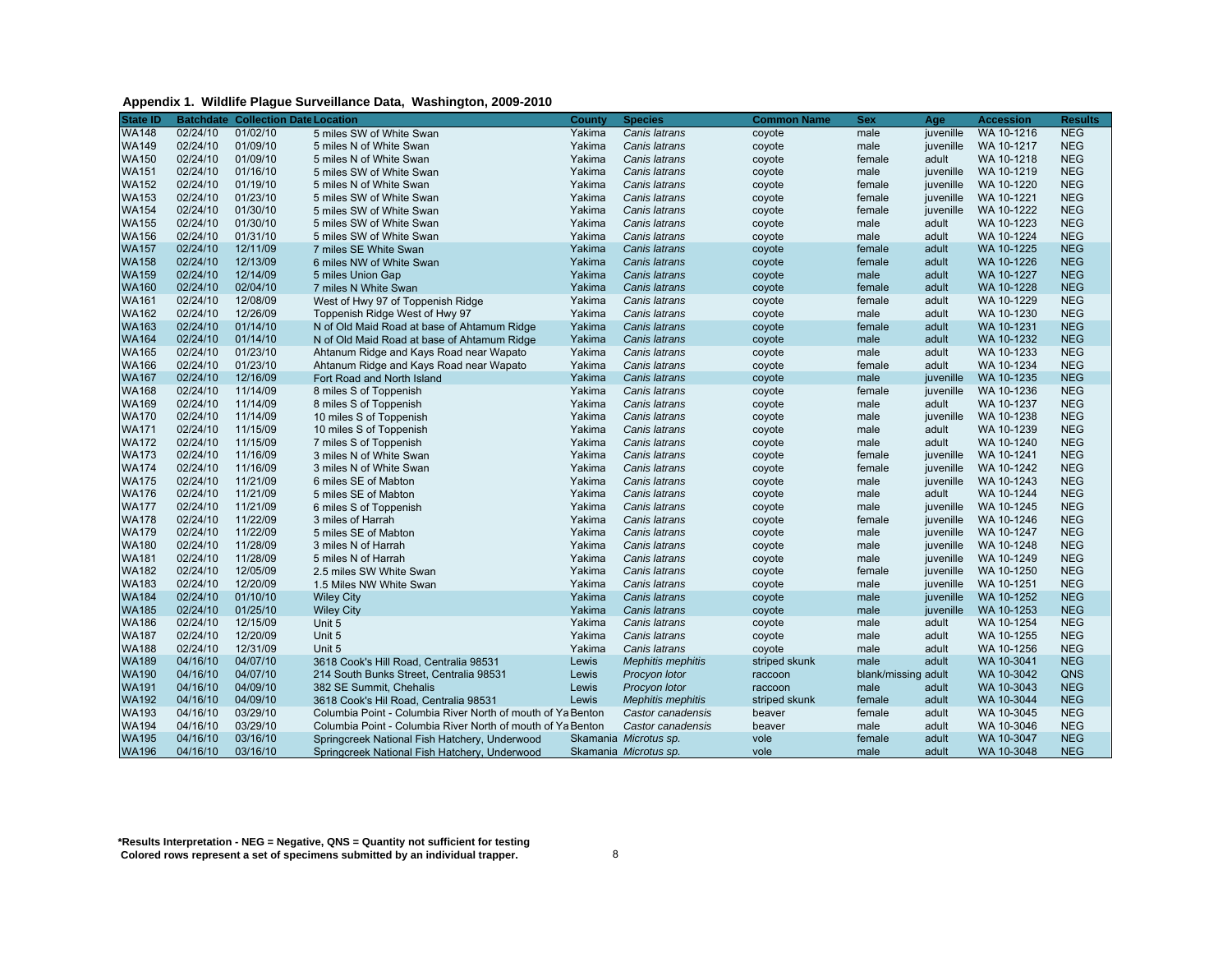#### **Appendix 1. Wildlife Plague Surveillance Data, Washington, 2009-2010**

| <b>State ID</b> |          | <b>Batchdate Collection Date Location</b> |                                               | County  | <b>Species</b>                  | <b>Common Name</b> | <b>Sex</b>              | Age       | <b>Accession</b> | <b>Results</b> |
|-----------------|----------|-------------------------------------------|-----------------------------------------------|---------|---------------------------------|--------------------|-------------------------|-----------|------------------|----------------|
| <b>WA197</b>    | 04/16/10 | 03/16/10                                  | Springcreek National Fish Hatchery, Underwood |         | Skamania Peromyscus maniculatus | deer mouse         | female                  | juvenille | WA 10-3049       | <b>NEG</b>     |
| <b>WA198</b>    | 04/16/10 | 03/16/10                                  | Springcreek National Fish Hatchery, Underwood |         | Skamania Peromyscus maniculatus | deer mouse         | blank/missing juvenille |           | WA 10-3050       | <b>NEG</b>     |
| <b>WA199</b>    | 05/19/10 | 04/29/10                                  | Spring Creek Fish Hatcher, Cook, WA           |         | Skamania Peromyscus maniculatus | deer mouse         | male                    | adult     | WA 10-4691       | <b>NEG</b>     |
| <b>WA200</b>    | 05/19/10 | 04/29/10                                  | Spring Creek Fish Hatcher, Cook, WA           |         | Skamania Peromyscus maniculatus | deer mouse         | female                  | juvenille | WA 10-4692       | <b>NEG</b>     |
| <b>WA201</b>    | 05/19/10 | 04/29/10                                  | Spring Creek Fish Hatcher, Cook, WA           |         | Skamania Peromyscus maniculatus | deer mouse         | male                    | juvenille | WA 10-4693       | <b>NEG</b>     |
| <b>WA202</b>    | 05/19/10 | 04/29/10                                  | Spring Creek Fish Hatcher, Cook, WA           |         | Skamania Microtus sp.           | vole               | female                  | adult     | WA 10-4694       | <b>NEG</b>     |
| <b>WA203</b>    | 05/19/10 | 04/29/10                                  | Spring Creek Fish Hatcher, Cook, WA           |         | Skamania Microtus sp.           | vole               | female                  | adult     | WA 10-4695       | <b>NEG</b>     |
| <b>WA204</b>    | 05/19/10 | 05/02/10                                  | Port Angeles, WA                              | Clallam | Procyon lotor                   | raccoon            | male                    | adult     | WA 10-4696       | <b>NEG</b>     |
| <b>WA205</b>    | 05/19/10 | 04/21/10                                  | Ilwaco, WA                                    | Pacific | Procyon lotor                   | raccoon            | female                  | adult     | WA 10-4697       | <b>NEG</b>     |
| <b>WA206</b>    | 05/19/10 | 04/22/10                                  | Ilwaco, WA                                    | Pacific | Procyon lotor                   | raccoon            | male                    | adult     | WA 10-4698       | <b>NEG</b>     |
| <b>WA207</b>    | 05/19/10 | 04/22/10                                  | Ilwaco, WA                                    | Pacific | Procyon lotor                   | raccoon            | male                    | adult     | WA 10-4699       | <b>NEG</b>     |
| <b>WA208</b>    | 05/19/10 | 04/23/10                                  | Ilwaco, WA                                    | Pacific | Procyon lotor                   | raccoon            | male                    | adult     | WA 10-4700       | <b>NEG</b>     |
| <b>WA209</b>    | 05/19/10 | 04/24/10                                  | Ilwaco, WA                                    | Pacific | Procyon lotor                   | raccoon            | male                    | adult     | WA 10-4701       | <b>NEG</b>     |
| <b>WA210</b>    | 06/07/10 | 05/20/10                                  | Little White Salmon Fish Hatchery, Cook, WA   |         | Skamania Peromyscus maniculatus | deer mouse         | female                  | adult     | WA 10-5304       | <b>NEG</b>     |
| <b>WA211</b>    | 06/07/10 | 05/20/10                                  | Little White Salmon Fish Hatchery, Cook, WA   |         | Skamania Peromyscus maniculatus | deer mouse         | male                    | adult     | WA 10-5305       | <b>NEG</b>     |
| <b>WA212</b>    | 06/07/10 | 05/20/10                                  | Little White Salmon Fish Hatchery, Cook, WA   |         | Skamania Microtus sp.           | vole               | male                    | adult     | WA 10-5306       | <b>NEG</b>     |
| <b>WA213</b>    | 06/07/10 | 05/20/10                                  | Little White Salmon Fish Hatchery, Cook, WA   |         | Skamania Peromyscus maniculatus | deer mouse         | male                    | adult     | WA 10-5307       | <b>NEG</b>     |
| <b>WA214</b>    | 06/07/10 | 05/20/10                                  | Little White Salmon Fish Hatchery, Cook, WA   |         | Skamania Peromyscus maniculatus | deer mouse         | female                  | adult     | WA 10-5308       | <b>NEG</b>     |
| <b>WA215</b>    | 06/07/10 | 05/20/10                                  | Willard Fish Hatchery, Cook, WA               |         | Skamania Peromyscus maniculatus | deer mouse         | male                    | adult     | WA 10-5309       | <b>NEG</b>     |
| <b>WA216</b>    | 06/07/10 | 05/20/10                                  | Willard Fish Hatchery, Cook, WA               |         | Skamania Microtus sp.           | vole               | female                  | adult     | WA 10-5310       | <b>NEG</b>     |
| <b>WA217</b>    | 06/07/10 | 05/20/10                                  | Willard Fish Hatchery, Cook, WA               |         | Skamania Sorex trowbridgii      | trowbridge's shrew | female                  | juvenille | WA 10-5311       | <b>NEG</b>     |
| <b>WA218</b>    | 06/07/10 | 05/20/10                                  | Willard Fish Hatchery, Cook, WA               |         | Skamania Sorex trowbridgii      | trowbridge's shrew | female                  | adult     | WA 10-5312       | <b>NEG</b>     |
| <b>WA219</b>    | 06/07/10 | 05/20/10                                  | Willard Fish Hatchery, Cook, WA               |         | Skamania Microtus sp.           | vole               | male                    | adult     | WA 10-5313       | <b>NEG</b>     |
| <b>WA220</b>    | 06/07/10 | 05/20/10                                  | Willard Fish Hatchery, Cook, WA               |         | Skamania Sorex trowbridgii      | trowbridge's shrew | male                    | adult     | WA 10-5314       | <b>NEG</b>     |
| <b>WA221</b>    | 06/07/10 | 05/20/10                                  | Willard Fish Hatchery, Cook, WA               |         | Skamania Sorex trowbridgii      | trowbridge's shrew | female                  | adult     | WA 10-5315       | <b>NEG</b>     |
| <b>WA222</b>    | 06/07/10 | 05/20/10                                  | Willard Fish Hatchery, Cook, WA               |         | Skamania Sorex trowbridgii      | trowbridge's shrew | female                  | adult     | WA 10-5316       | <b>NEG</b>     |
| <b>WA223</b>    | 06/07/10 | 03/24/10                                  | Pumphouse Road and Island Road                | Yakima  | Canis latrans                   | coyote             | male                    | adult     | WA 10-5317       | <b>NEG</b>     |
| <b>WA224</b>    | 06/07/10 | 02/12/10                                  | 3 miles SW of White Swan                      | Yakima  | Canis latrans                   | coyote             | female                  | adult     | WA 10-5318       | <b>NEG</b>     |
| <b>WA225</b>    | 06/07/10 | 02/12/10                                  | 3 miles SW of White Swan                      | Yakima  | Canis latrans                   | coyote             | male                    | adult     | WA 10-5319       | <b>NEG</b>     |
| <b>WA226</b>    | 06/07/10 | 02/12/10                                  | 2 miles W of White Swan                       | Yakima  | Canis latrans                   | coyote             | male                    | adult     | WA 10-5320       | <b>NEG</b>     |
| <b>WA227</b>    | 06/07/10 | 02/12/10                                  | 3 miles SW of White Swan                      | Yakima  | Canis latrans                   | coyote             | female                  | juvenille | WA 10-5321       | <b>NEG</b>     |
| <b>WA228</b>    | 06/07/10 | 02/17/10                                  | 3 miles SW of White Swan                      | Yakima  | Canis latrans                   | coyote             | female                  | juvenille | WA 10-5322       | <b>NEG</b>     |
| <b>WA229</b>    | 06/07/10 | 02/17/10                                  | 3 miles SW of White Swan                      | Yakima  | Canis latrans                   | coyote             | male                    | juvenille | WA 10-5323       | <b>NEG</b>     |
| <b>WA230</b>    | 06/07/10 | 02/19/10                                  | 3 miles SW of White Swan                      | Yakima  | Canis latrans                   | coyote             | male                    | adult     | WA 10-5324       | <b>NEG</b>     |
| <b>WA231</b>    | 06/07/10 | 02/20/10                                  | 3 miles SW of White Swan                      | Yakima  | Canis latrans                   | coyote             | male                    | adult     | WA 10-5325       | <b>NEG</b>     |
| <b>WA232</b>    | 06/07/10 | 02/20/10                                  | 3 miles SW of White Swan                      | Yakima  | Canis latrans                   | coyote             | female                  | juvenille | WA 10-5326       | <b>NEG</b>     |
| <b>WA233</b>    | 06/07/10 | 02/23/10                                  | 3 miles SW of White Swan                      | Yakima  | Canis latrans                   | coyote             | female                  | juvenille | WA 10-5327       | <b>NEG</b>     |
| <b>WA234</b>    | 06/07/10 | 02/23/10                                  | 3 miles W of White Swan                       | Yakima  | Canis latrans                   | coyote             | female                  | juvenille | WA 10-5328       | <b>NEG</b>     |
| <b>WA235</b>    | 06/07/10 | 02/26/10                                  | 3 miles W of White Swan                       | Yakima  | Canis latrans                   | coyote             | female                  | juvenille | WA 10-5329       | <b>NEG</b>     |
| <b>WA236</b>    | 06/07/10 | 03/01/10                                  | 3 miles W of White Swan                       | Yakima  | Canis latrans                   | coyote             | female                  | adult     | WA 10-5330       | <b>NEG</b>     |
| <b>WA237</b>    | 06/07/10 | 03/01/10                                  | 3 miles W of White Swan                       | Yakima  | Canis latrans                   | coyote             | male                    | adult     | WA 10-5331       | <b>NEG</b>     |
| <b>WA238</b>    | 06/07/10 | 02/19/10                                  | 5 miles Toppenish                             | Yakima  | Canis latrans                   | coyote             | male                    | adult     | WA 10-5332       | <b>NEG</b>     |
| <b>WA239</b>    | 06/07/10 | 02/19/10                                  | <b>White Swan</b>                             | Yakima  | Canis latrans                   | coyote             | male                    | adult     | WA 10-5333       | <b>NEG</b>     |
| <b>WA240</b>    | 06/07/10 | 02/20/10                                  | Wapato                                        | Yakima  | Canis latrans                   | coyote             | female                  | adult     | WA 10-5334       | <b>NEG</b>     |
| <b>WA241</b>    | 06/07/10 | 02/26/10                                  | Harrah                                        | Yakima  | Canis latrans                   | coyote             | female                  | adult     | WA 10-5335       | <b>NEG</b>     |
| <b>WA242</b>    | 06/07/10 | 03/02/10                                  | Wapato                                        | Yakima  | Canis latrans                   | coyote             | male                    | adult     | WA 10-5336       | <b>NEG</b>     |
| <b>WA243</b>    | 06/07/10 | 03/06/10                                  | Wapato                                        | Yakima  | Canis latrans                   | coyote             | female                  | adult     | WA 10-5337       | <b>NEG</b>     |
| <b>WA244</b>    | 06/07/10 | 03/20/10                                  | Wapato                                        | Yakima  | Canis latrans                   | coyote             | female                  | adult     | WA 10-5338       | <b>NEG</b>     |
| <b>WA245</b>    | 06/07/10 | 03/27/10                                  | <b>White Swan</b>                             | Yakima  | Canis latrans                   | coyote             | female                  | adult     | WA 10-5339       | <b>NEG</b>     |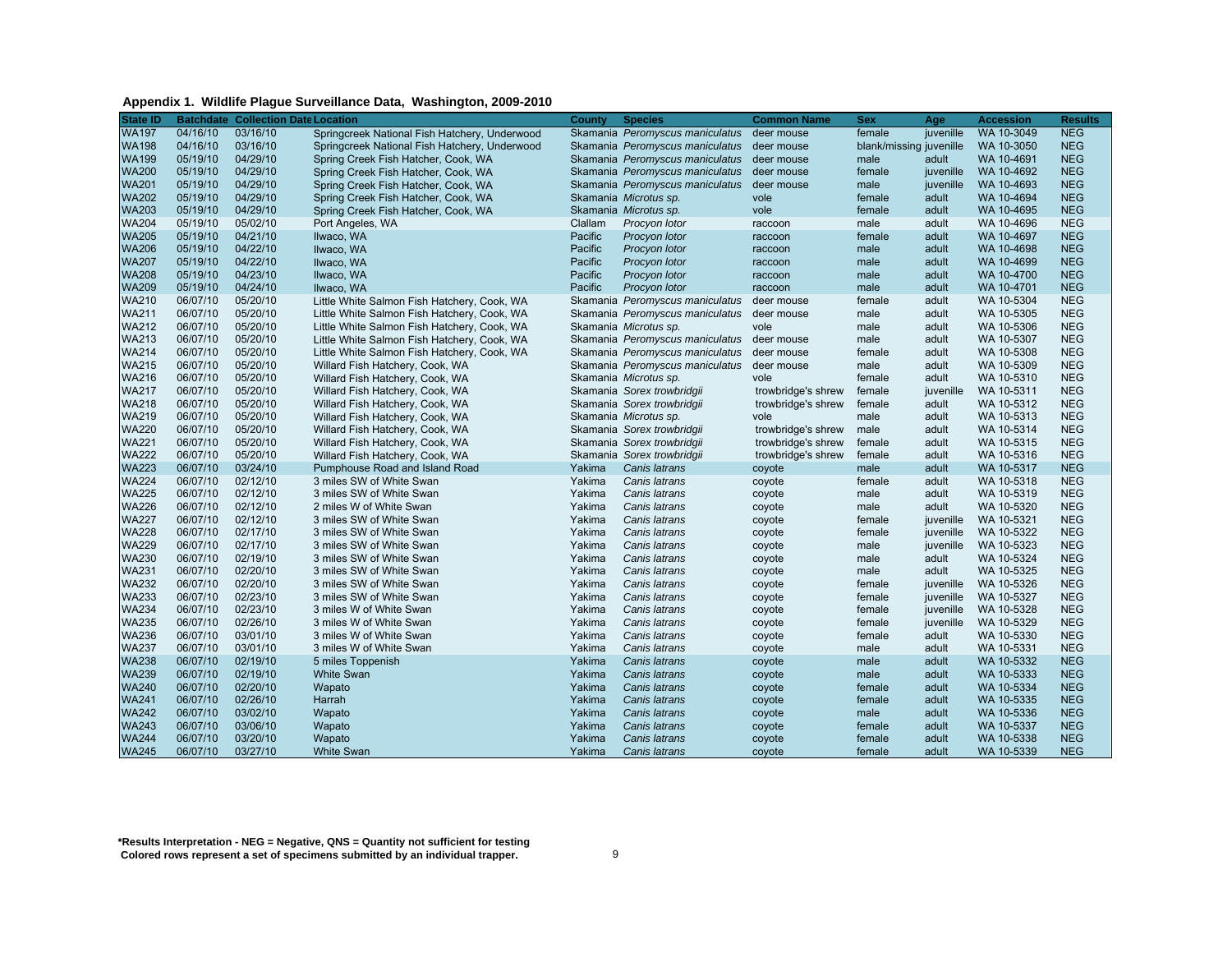| Appendix 1. Wildlife Plague Surveillance Data, Washington, 2009-2010 |  |
|----------------------------------------------------------------------|--|
|----------------------------------------------------------------------|--|

| <b>State ID</b> |          | <b>Batchdate Collection Date Location</b> |                                                           | County    | <b>Species</b>           | <b>Common Name</b> | Sex                 | Age              | <b>Accession</b> | <b>Results</b> |
|-----------------|----------|-------------------------------------------|-----------------------------------------------------------|-----------|--------------------------|--------------------|---------------------|------------------|------------------|----------------|
| <b>WA246</b>    | 06/07/10 | 02/03/10                                  | 8 miles N and 5 miles W of Harrah                         | Yakima    | Canis latrans            | coyote             | male                | adult            | WA 10-5340       | <b>NEG</b>     |
| <b>WA247</b>    | 06/07/10 | 02/20/10                                  | 9 miles N and 10 miles W of Harrah                        | Yakima    | Canis latrans            | coyote             | male                | adult            | WA 10-5341       | <b>NEG</b>     |
| <b>WA248</b>    | 06/07/10 | 02/09/10                                  | 6 miles S of Toppenish 10 miles W                         | Yakima    | Canis latrans            | coyote             | female              | adult            | WA 10-5342       | <b>NEG</b>     |
| <b>WA249</b>    | 06/07/10 | 02/10/10                                  | 6 miles S of Toppenish 11 miles W                         | Yakima    | Canis latrans            | coyote             | male                | adult            | WA 10-5343       | <b>NEG</b>     |
| <b>WA250</b>    | 06/07/10 | 02/07/10                                  | 5 miles S of White Swan                                   | Yakima    | Canis latrans            | coyote             | female              | adult            | WA 10-5344       | <b>NEG</b>     |
| <b>WA251</b>    | 06/07/10 | 02/06/10                                  | 5 miles S of White Swan                                   | Yakima    | Canis latrans            | coyote             | male                | juvenille        | WA 10-5345       | <b>NEG</b>     |
| <b>WA252</b>    | 06/07/10 | 02/13/10                                  | 5 miles N of White Swan                                   | Yakima    | Canis latrans            | coyote             | female              | juvenille        | WA 10-5346       | <b>NEG</b>     |
| <b>WA253</b>    | 06/07/10 | 02/13/10                                  | 5 miles N of White Swan                                   | Yakima    | Canis latrans            | coyote             | female              | iuvenille        | WA 10-5347       | <b>NEG</b>     |
| <b>WA254</b>    | 06/07/10 | 02/15/10                                  | 5 miles S of White Swan                                   | Yakima    | Canis latrans            | coyote             | female              | adult            | WA 10-5348       | <b>NEG</b>     |
| <b>WA255</b>    | 06/07/10 | 02/20/10                                  | 5 miles W of White Swan                                   | Yakima    | Canis latrans            | coyote             | female              | juvenille        | WA 10-5349       | <b>NEG</b>     |
| <b>WA256</b>    | 06/07/10 | 02/20/10                                  | 5 miles N of White Swan                                   | Yakima    | Canis latrans            | coyote             | male                | adult            | WA 10-5350       | <b>NEG</b>     |
| <b>WA257</b>    | 06/07/10 | 02/27/10                                  | 5 miles N of White Swan                                   | Yakima    | Canis latrans            | coyote             | female              | iuvenille        | WA 10-5351       | <b>NEG</b>     |
| WA258           | 06/07/10 | 02/28/10                                  | 5 miles S of White Swan                                   | Yakima    | Canis latrans            | coyote             | female              | juvenille        | WA 10-5352       | <b>NEG</b>     |
| <b>WA259</b>    | 06/07/10 | 02/28/10                                  | 5 miles N of White Swan                                   | Yakima    | Canis latrans            | coyote             | male                | adult            | WA 10-5353       | <b>NEG</b>     |
| <b>WA260</b>    | 06/07/10 | 03/06/10                                  | 5 miles S of White Swan                                   | Yakima    | Canis latrans            | coyote             | male                | juvenille        | WA 10-5354       | <b>NEG</b>     |
| <b>WA261</b>    | 06/07/10 | 03/06/10                                  | 5 miles S of White Swan                                   | Yakima    | Canis latrans            | coyote             | female              | adult            | WA 10-5355       | <b>NEG</b>     |
| <b>WA262</b>    | 06/07/10 | 03/07/10                                  | 5 miles S of White Swan                                   | Yakima    | Canis latrans            | coyote             | female              | juvenille        | WA 10-5356       | <b>NEG</b>     |
| <b>WA263</b>    | 06/07/10 | 03/13/10                                  | 5 miles S of White Swan                                   | Yakima    | Canis latrans            | coyote             | male                | juvenille        | WA 10-5357       | <b>NEG</b>     |
| <b>WA264</b>    | 06/07/10 | 03/20/10                                  | 5 miles S of White Swan                                   | Yakima    | Canis latrans            | coyote             | male                | adult            | WA 10-5358       | <b>NEG</b>     |
| <b>WA265</b>    | 06/07/10 | 03/21/10                                  | 5 miles S of White Swan                                   | Yakima    | Canis latrans            | coyote             | male                | juvenille        | WA 10-5359       | <b>NEG</b>     |
| <b>WA266</b>    | 06/07/10 | 03/21/10                                  | 5 miles S of White Swan                                   | Yakima    | Canis latrans            | coyote             | female              | adult            | WA 10-5360       | <b>NEG</b>     |
| <b>WA267</b>    | 06/07/10 | 03/27/10                                  | 5 miles S of White Swan                                   | Yakima    | Canis latrans            | coyote             | male                | adult            | WA 10-5361       | <b>NEG</b>     |
| <b>WA268</b>    | 06/07/10 | 02/10/10                                  | Kays Road 7 Ahtanum Ridge, Wapato                         | Yakima    | Canis latrans            | coyote             | female              | juvenille        | WA 10-5362       | <b>NEG</b>     |
| <b>WA269</b>    | 06/07/10 | 02/18/10                                  | End of Kays Road & Ahtanum Ridge, Wapato                  | Yakima    | Canis latrans            | coyote             | male                | adult            | WA 10-5363       | <b>NEG</b>     |
| <b>WA270</b>    | 06/07/10 | 03/05/10                                  | Ahtanum Ridge & End of Kays Road, Wapato                  | Yakima    | Canis latrans            | coyote             | blank/missing adult |                  | WA 10-5364       | <b>NEG</b>     |
| <b>WA271</b>    | 06/07/10 | 03/12/10                                  | End of Kays Road & Ahtanum Ridge, Wapato                  | Yakima    | Canis latrans            | coyote             | female              | adult            | WA 10-5365       | QNS            |
| <b>WA272</b>    | 06/07/10 | 04/23/10                                  | N of Old Maid Road East of Ahtanum Ridge, White Sw Yakima |           | Canis latrans            | coyote             | female              | adult            | WA 10-5366       | <b>NEG</b>     |
| <b>WA273</b>    | 06/07/10 | 04/23/10                                  | N of Old Maid Road on Ahtanum Ridge, White Swan           | Yakima    | Canis latrans            | coyote             | male                | adult            | WA 10-5367       | <b>NEG</b>     |
| <b>WA274</b>    | 06/07/10 | 02/06/10                                  | 3 miles W of Harrah                                       | Yakima    | Canis latrans            | coyote             | female              | adult            | WA 10-5368       | <b>NEG</b>     |
| <b>WA275</b>    | 06/07/10 | 02/13/10                                  | 4 miles N of White Swan                                   | Yakima    | Canis latrans            | coyote             | female              | adult            | WA 10-5369       | <b>NEG</b>     |
| <b>WA276</b>    | 06/07/10 | 02/14/10                                  | 3 miles NW of Brownstown                                  | Yakima    | Canis latrans            | coyote             | male                | adult            | WA 10-5370       | <b>NEG</b>     |
| <b>WA277</b>    | 06/07/10 | 02/20/10                                  | 6 miles of NW of White Swan, Medicine Valley              | Yakima    | Canis latrans            | coyote             | female              | adult            | WA 10-5371       | <b>NEG</b>     |
| <b>WA278</b>    | 06/07/10 | 03/13/10                                  | 5 Miles W of Mabton                                       | Yakima    | Canis latrans            | coyote             | female              | adult            | WA 10-5372       | <b>NEG</b>     |
| <b>WA279</b>    | 06/07/10 | 02/06/10                                  | 5 miles W of Wapato                                       | Yakima    | Canis latrans            | coyote             | male                | adult            | WA 10-5373       | <b>NEG</b>     |
| <b>WA280</b>    | 06/07/10 | 02/06/10                                  | 6 miles W of Wapato                                       | Yakima    | Canis latrans            | coyote             | female              | adult            | WA 10-5374       | <b>NEG</b>     |
| <b>WA281</b>    | 06/07/10 | 02/06/10                                  | 8 miles S of Wapato                                       | Yakima    | Canis latrans            | coyote             | male                | adult            | WA 10-5375       | <b>NEG</b>     |
| <b>WA282</b>    | 06/07/10 | 02/20/10                                  | 4 miles S of Toppenish                                    | Yakima    | Canis latrans            | coyote             | male                | juvenille        | WA 10-5376       | <b>NEG</b>     |
| <b>WA283</b>    | 06/07/10 | 02/20/10                                  | 8 miles SE of Wapato                                      | Yakima    | Canis latrans            | coyote             | male                | juvenille        | WA 10-5377       | <b>NEG</b>     |
| <b>WA284</b>    | 06/07/10 | 02/20/10                                  | 6 miles SE of Toppenish                                   | Yakima    | Canis latrans            | coyote             | female              | <i>iuvenille</i> | WA 10-5378       | <b>NEG</b>     |
| <b>WA285</b>    | 06/07/10 | 02/27/10                                  | 5 miles S of Toppenish                                    | Yakima    | Canis latrans            | coyote             | female              | juvenille        | WA 10-5379       | <b>NEG</b>     |
| <b>WA286</b>    | 06/07/10 | 02/27/10                                  | 5 miles of Toppenish                                      | Yakima    | Canis latrans            | coyote             | male                | juvenille        | WA 10-5380       | <b>NEG</b>     |
| <b>WA287</b>    | 06/07/10 | 02/27/10                                  | 7 miles SE of Wapato                                      | Yakima    | Canis latrans            | coyote             | male                | juvenille        | WA 10-5381       | <b>NEG</b>     |
| <b>WA288</b>    | 06/07/10 | 02/20/10                                  | 1.5 miles S of White Swan                                 | Yakima    | Canis latrans            | coyote             | male                | juvenille        | WA 10-5382       | <b>NEG</b>     |
| <b>WA289</b>    | 06/07/10 | 01/29/10                                  | 6 miles N & 1 mile W of White Swan                        | Yakima    | Canis latrans            | coyote             | female              | adult            | WA 10-5383       | <b>NEG</b>     |
| <b>WA290</b>    | 06/07/10 | 01/31/10                                  | 3 miles NW of White Swan                                  | Yakima    | Canis latrans            | coyote             | female              | adult            | WA 10-5384       | <b>NEG</b>     |
| <b>WA291</b>    | 08/02/10 | 06/26/10                                  | <b>Dalles Port</b>                                        | Klickitat | <b>Mephitis mephitis</b> | striped skunk      | female              | juvenille        | WA 10-6963       | <b>NEG</b>     |
| <b>WA292</b>    | 08/02/10 | 06/26/10                                  | <b>Dalles Port</b>                                        | Klickitat | <b>Mephitis mephitis</b> | striped skunk      | unknown             | juvenille        | WA 10-6964       | <b>NEG</b>     |
| <b>WA293</b>    | 08/02/10 | 06/26/10                                  | <b>Dalles Port</b>                                        | Klickitat | <b>Mephitis mephitis</b> | striped skunk      | female              | adult            | WA 10-6965       | <b>NEG</b>     |
| <b>WA294</b>    | 08/02/10 | 06/26/10                                  | <b>Dalles Port</b>                                        | Klickitat | <b>Mephitis mephitis</b> | striped skunk      | female              | iuvenille        | WA 10-6966       | <b>NEG</b>     |